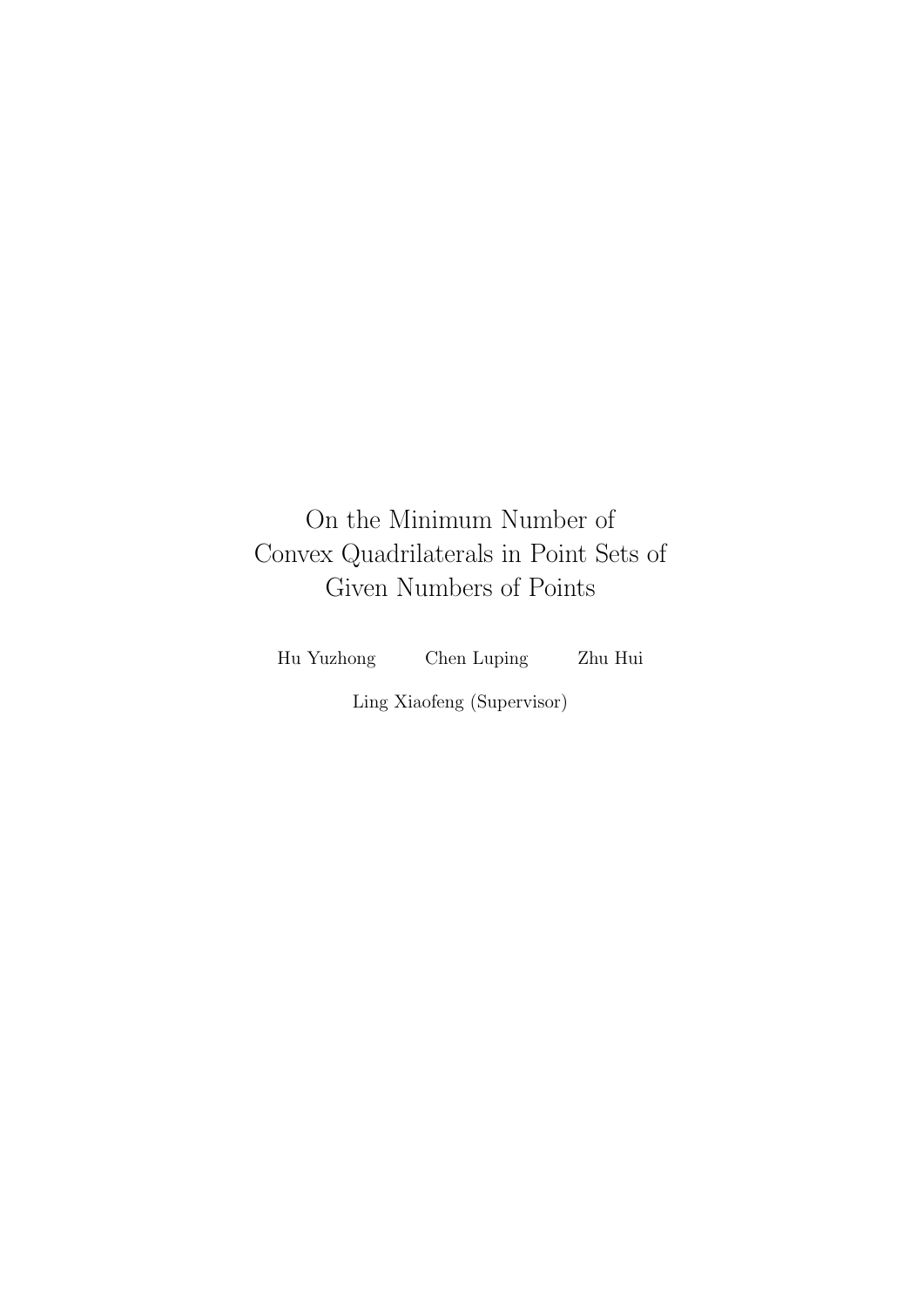#### Abstract

Consider the following problem. Given  $n, k \in \mathbb{N}, X \subset \mathbb{R}^2$ , let  $Q_k(X)$  denote the number of convex  $k$ -gons in  $X$ , where no three points are collinear. Put

$$
f(n,k) = \inf_{|X|=n} Q_{n,k}(X),
$$

and find properties of  $f(n, k)$ .

In this paper, only cases of  $k = 4$  are dealt. So  $f(n)$  is used in short for  $f(n, 4)$  when there can be no misunderstanding.

By using methods such as mathematical induction and structuring, etc.,  $f(4) = 0, f(5) = 1, f(6) = 3, f(7) = 9, f(8) = 19$  and  $f(9) = 36$  can be obtained, and upper and lower bounds can be found for  $f(n)$  when  $n \geq 9$ , which are

$$
f(n) \ge n(n-1)(n-2)(n-3)/84 = \frac{2}{7} {n \choose 4},
$$

and

$$
f(n) \le t(n),
$$

where  $t(n)$  as an upper bound of  $f(n)$  has a form as

$$
t(n) = 2t(n-3) - t(n-6) + 6n - 33 + R(n) \quad (n \ge 9),
$$

 $R(n)$  being

$$
R(n) = \begin{cases} (n-6)(7n-52)/4, & n \text{ even};\\ (n-7)(7n-45)/4, & n \text{ odd}. \end{cases}
$$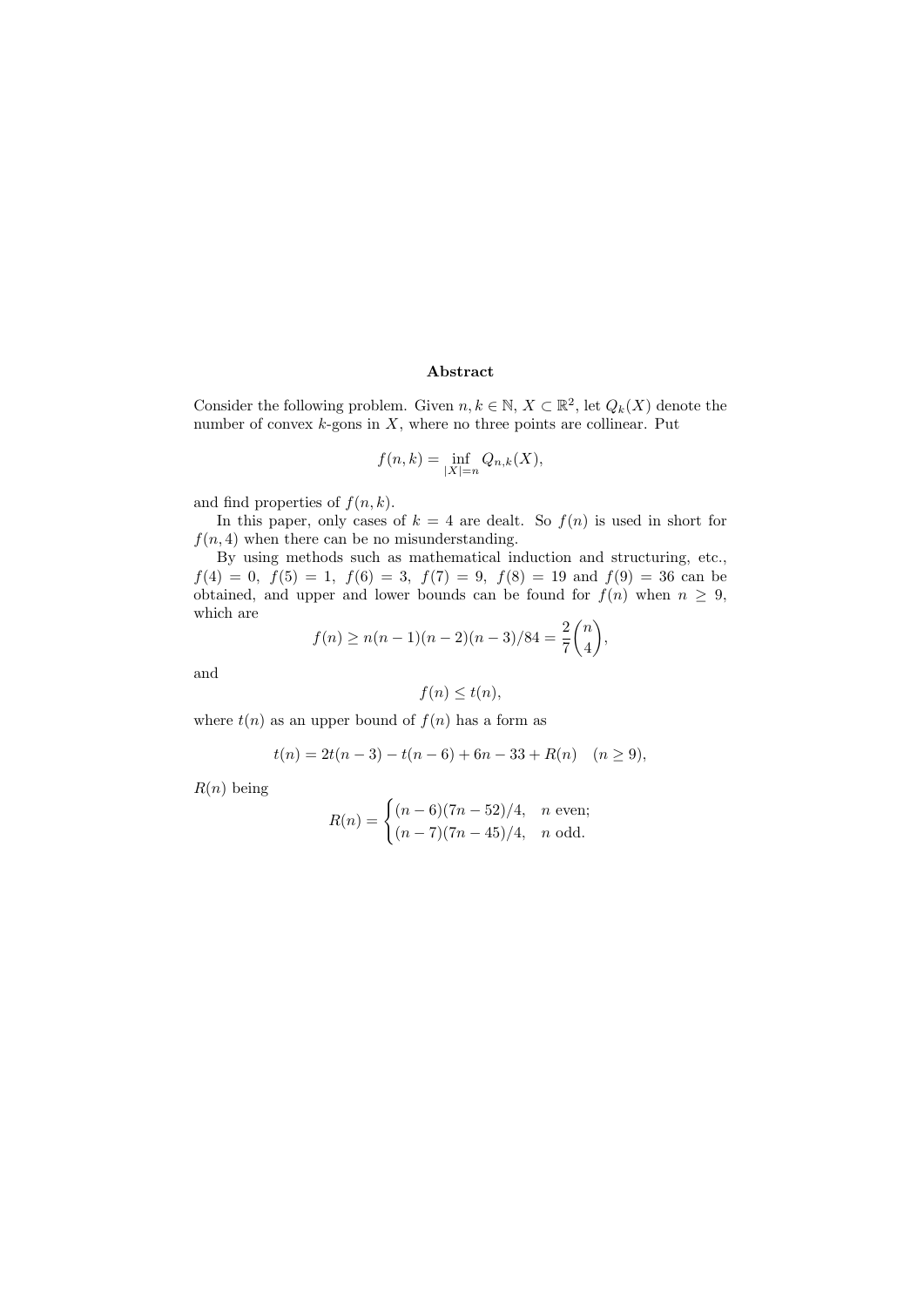# **Contents**

|          | 1 Introduction            | 3                       |  |
|----------|---------------------------|-------------------------|--|
| $\bf{2}$ | For $n \leq 9$            | $\overline{\mathbf{4}}$ |  |
|          | 21                        | - 5                     |  |
|          |                           | - 6                     |  |
|          |                           | -10                     |  |
|          |                           | -14                     |  |
|          | 3 Lower Bound for $n > 9$ | 19                      |  |
|          | 4 Upper Bound for $n > 9$ | 20                      |  |
|          | Acknowledgement           |                         |  |
|          | <b>Bibliography</b>       |                         |  |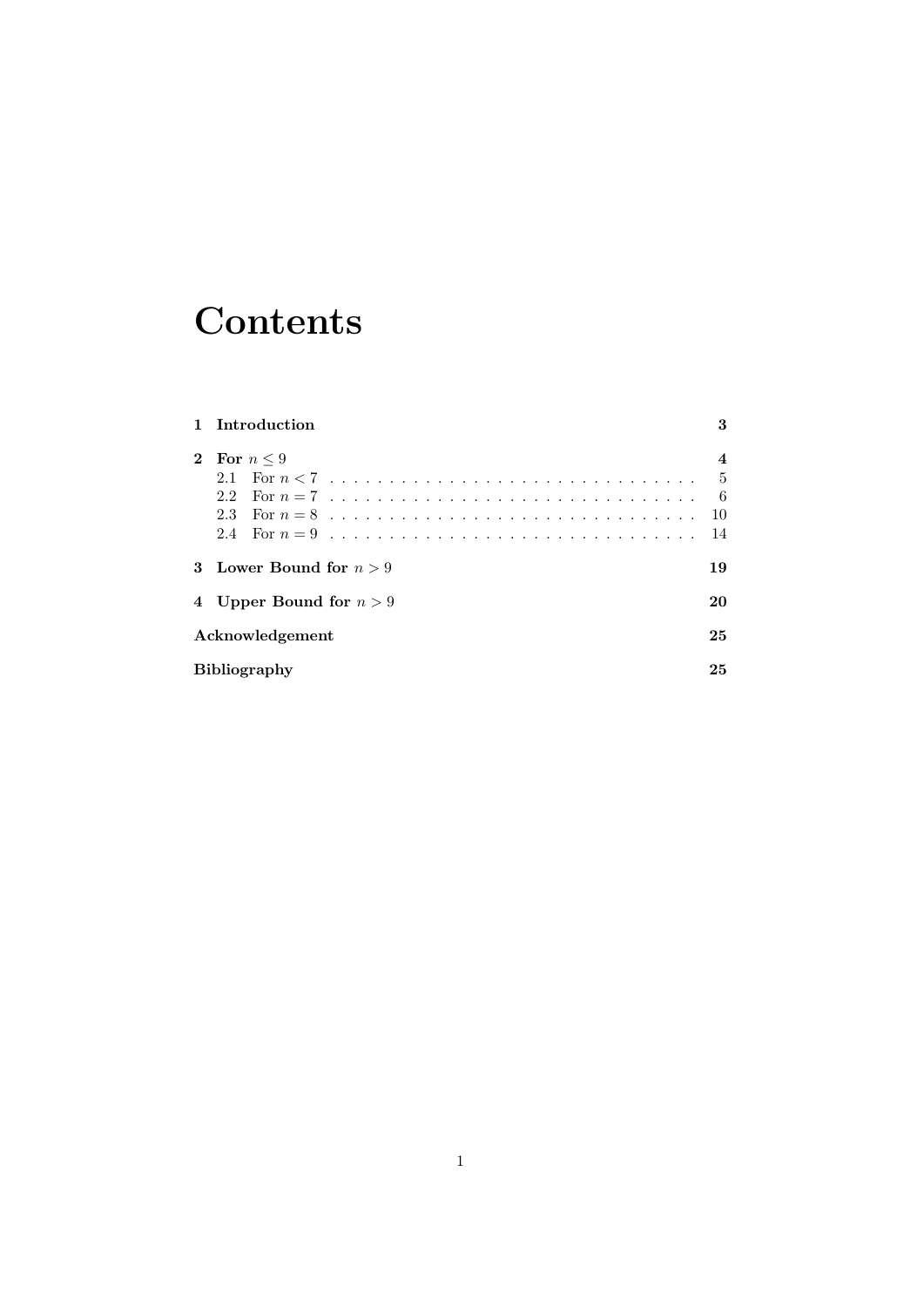# List of Figures

| 2.1 | An example of Angle Cover of three points $\dots \dots \dots$                    | $\overline{4}$ |
|-----|----------------------------------------------------------------------------------|----------------|
| 2.2 | Solutions for $n = 4, 5, \ldots, \ldots, \ldots, \ldots, \ldots, \ldots, \ldots$ | $\overline{5}$ |
| 2.3 |                                                                                  | $\overline{5}$ |
| 2.4 |                                                                                  | 6              |
| 2.5 |                                                                                  | $\overline{7}$ |
| 2.6 |                                                                                  | 8              |
| 2.7 | Angle Cover for general convex quadrilaterals                                    | 9              |
| 2.8 |                                                                                  | 9              |
| 2.9 | The condition of 0-subregions $\dots \dots \dots \dots \dots \dots \dots$        | 11             |
|     |                                                                                  | 11             |
|     |                                                                                  | 12             |
|     | 2.12 Proof for the situation when the inner convex hull is a pentagon            | 13             |
|     | 2.13 Angle Cover when $S_1$ is a triangle $\ldots \ldots \ldots \ldots \ldots$   | 14             |
|     |                                                                                  | 14             |
|     | 2.15 Proof for the improvement of Lemma $2.2 \ldots \ldots \ldots \ldots$        | 16             |
|     | 2.16 How the line segments intersect with each other when A lies in              |                |
|     |                                                                                  | 17             |
|     | 2.17 Angle Cover of six points when the convex hull is a triangle                | 17             |
|     |                                                                                  | 18             |
|     |                                                                                  |                |
| 4.1 |                                                                                  | 20             |
| 4.2 |                                                                                  | 21             |
| 4.3 | Convex Quadrilaterals formed by one point in $Q$ , two points in                 |                |
|     |                                                                                  | 22             |
| 4.4 | Sufficient and necessary conditions for $C, D, A_2, B_2$ forming a               |                |
|     |                                                                                  | $22\,$         |
| 4.5 |                                                                                  | 23             |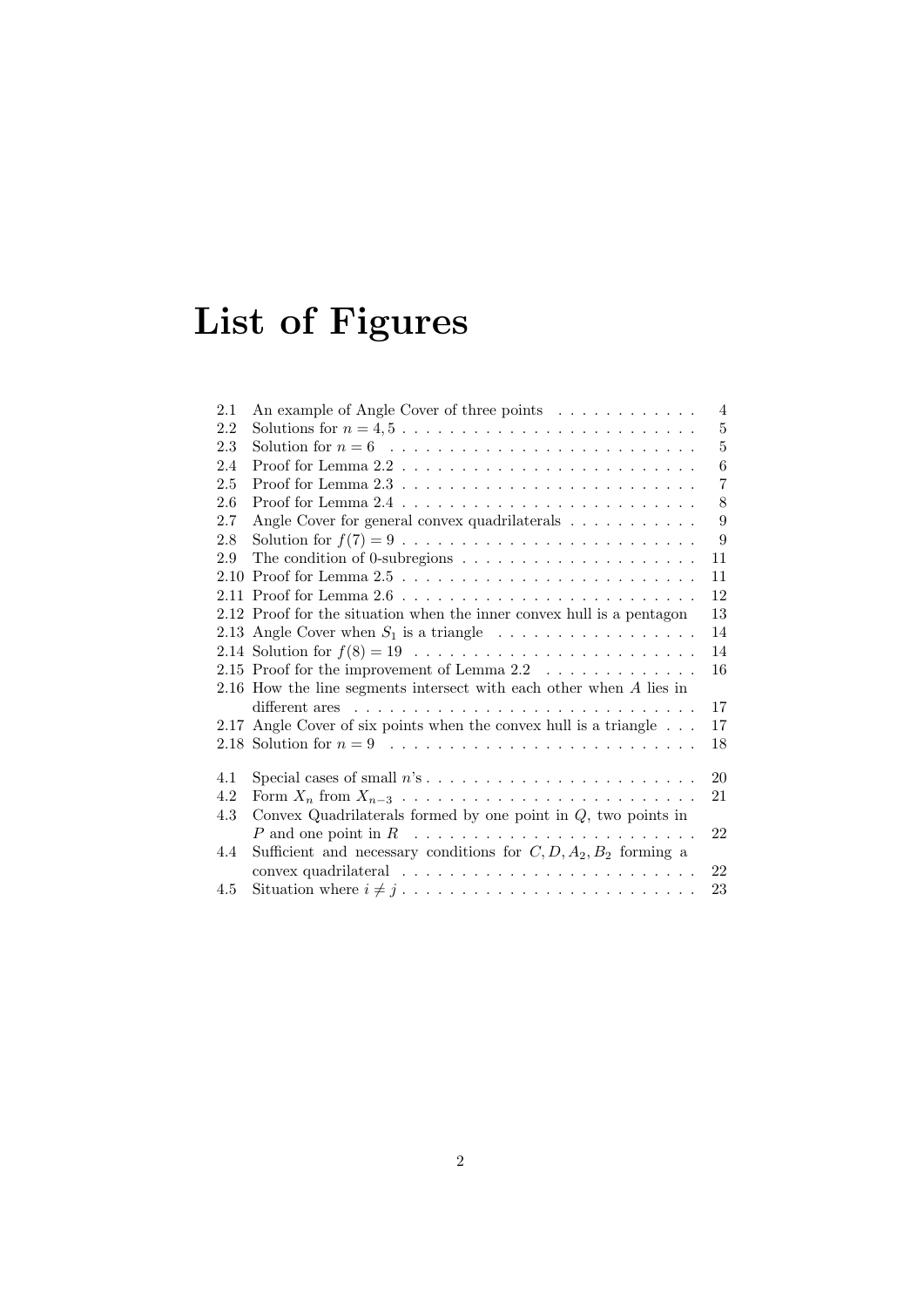## Chapter 1

## Introduction

This paper is about the number of convex quadrilaterals in a given point set of  $n$  distinct points with no three collinear. This problem is originated from the Happy Ending Problem, posed by Esther Klein in 1933.

The Happy Ending Problem is as follows. Given integer  $n \geq 3$ , let  $N(n)$  be the smallest natural number such that for all  $m \ge N(n)$ , any point set with m distinct points with no three collinear has at least a convex  $n$ -gon. See [1].

Erdos P. and Szekeres G. further studied this problem and came up with the upper and lower bound of  $N(n)$  in [1] and [2],

$$
2^{n-2} + 1 \le N(n) \le \binom{2n-4}{n-2} + 1.
$$

 $N(3) = 3, N(4) = 5$  and  $N(5) = 9$  are already known but for  $n > 6$ , no proof is found. However, [3] gives an inequality that

$$
2^{n-2} + 1 \le N(n) \le \binom{2n-5}{n-3} + 2.
$$

Now consider a related question. Let  $f(n, k)$  be the infimum of the number of convex  $k$ -gons in any point set of  $n$  distinct points with no three collinear.

We only studied the  $k = 4$  cases. So  $f(n)$  is used to denote  $f(n, 4)$  for convinience.

Feng Yuefeng did some study on this problem in [4]. And the Angle Cover in Chapter 1 is from [4]'s inspiration. However, some incorrectness exists in [4]. For example, the solution for  $n = 7$  and the proof for  $n = 8$  have some mistakes.

And in this paper we did some improvement on his method.

Chapter 2 gives the values of  $f(n)$  when  $n \leq 9$  and presents the proof.

The lower and upper bound are separately put forward in Chapter 3 and Chapter 4.

Note that all the theorems and lemmas in this paper has a precondition that no three points are collinear.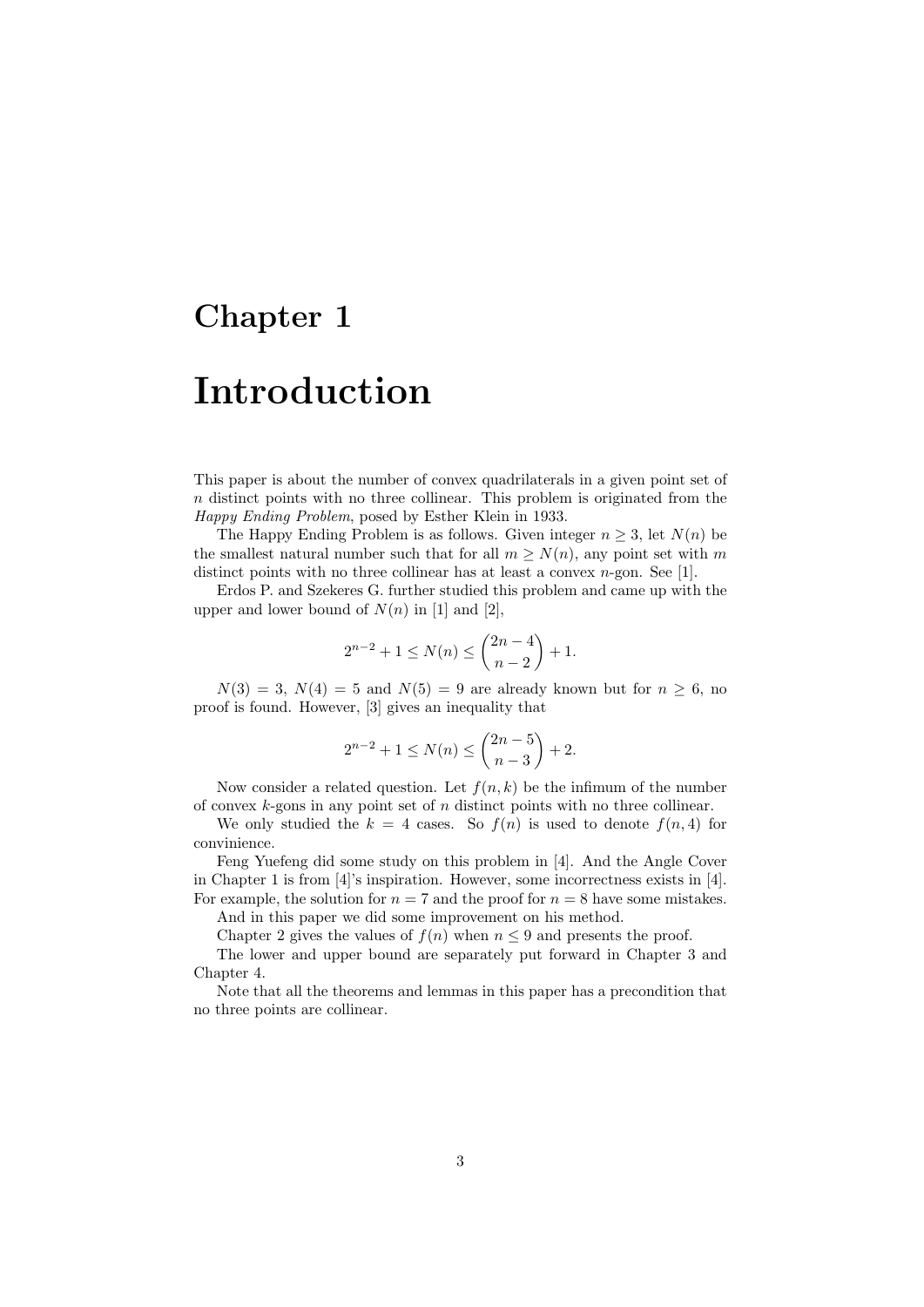### Chapter 2

## For  $n \leq 9$

This chapter will need a notion called Angle Cover.

Definition 2.1. A region (always a plane) is called an Angle Cover of graph G (with n points) if

- 1. No three points in G are collinear;
- 2.  $\binom{n}{2}$  distinct lines that each passes through two points in G divide the region into several subregions.
- 3. Each subregion is associated with a number, called the degree of the subregion, which shows how many angles formed over G can cover it  $(\angle ABC)$ is said to be formed over G if  $A, B, C \in G$ ). Then a subregion of degree k can be called as a k-subregion.
- 2.1 shows an example of Angle Cover.



Figure 2.1: An example of Angle Cover of three points

The Angle Covers used later in this paper is in fact Angle Cover outside a convex hull (we don't consider the interior of the convex hull).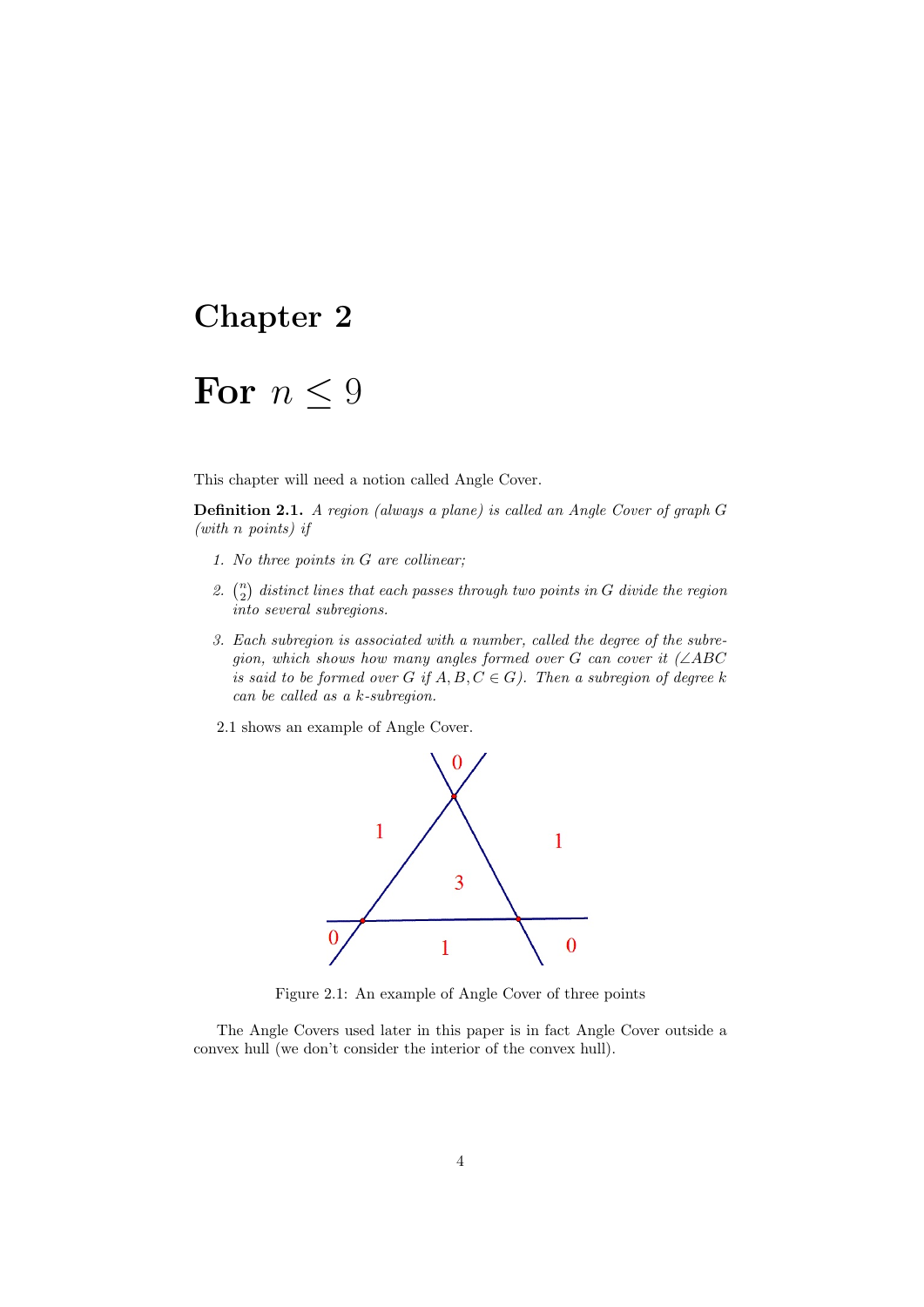### 2.1 For  $n < 7$

Obviously  $f(4) = 0$ . As for  $f(5) = 1$ , it can be obtained by the result from [3]. See Figure 2.2.



Figure 2.2: Solutions for  $n = 4, 5$ 

Consider  $n = 6$ .

A point set of 6 points has  $\binom{6}{5} = 6$  subsets of 5 points. Each 5-point subset has at least one convex quadrilateral. Each convex quadrilateral can at most be counted twice in this way, thus we have,

$$
f(6) \ge \binom{6}{5}/2 = 3.
$$

And Figure 2.3 suggests  $f(6) = 3$ .



Figure 2.3: Solution for  $n = 6$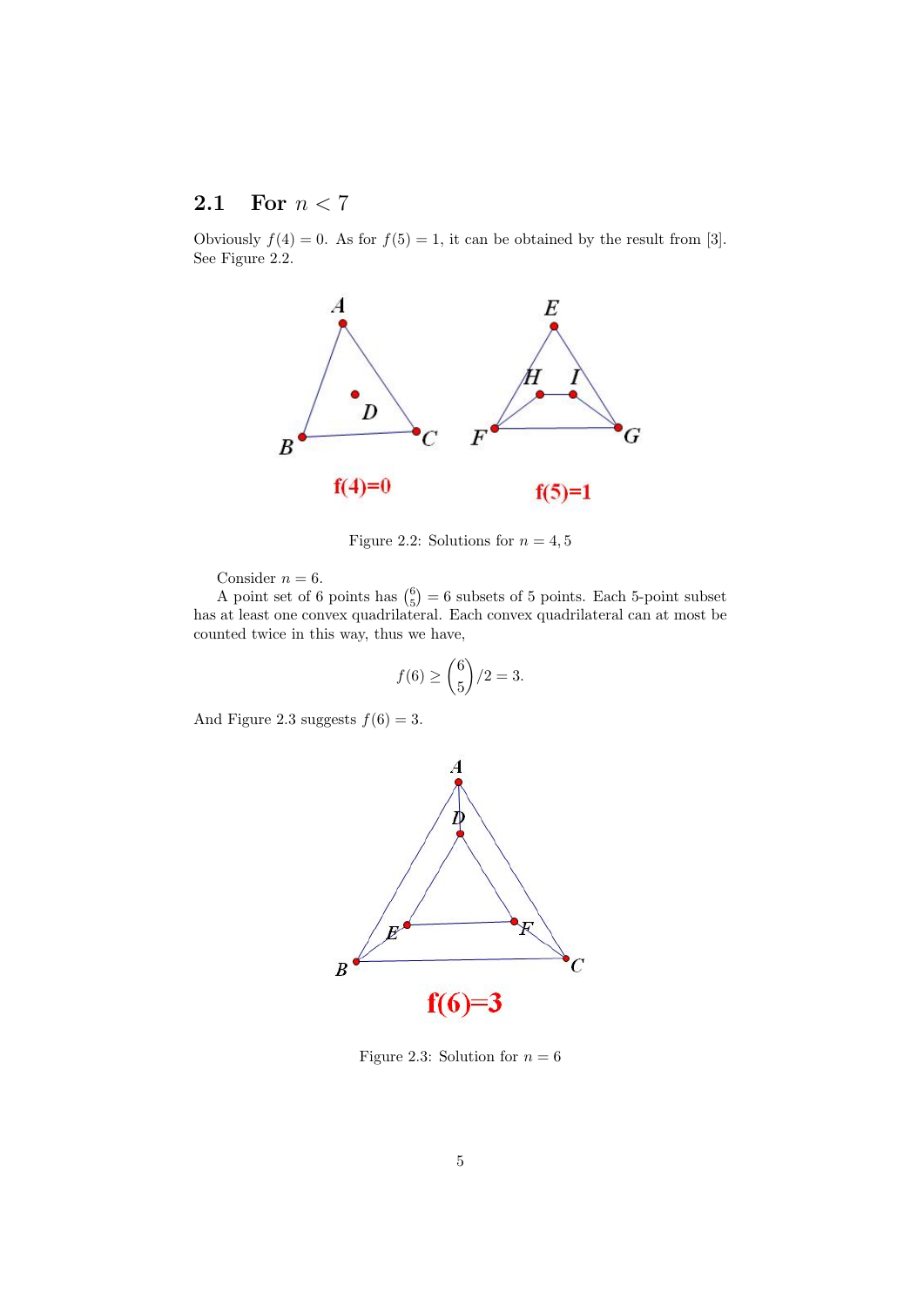#### 2.2 For  $n = 7$

First we prove  $f(7) \geq 9$ , which needs two lemmas.

**Lemma 2.2.** For P, an inner point of a convex hull formed by  $n (n \geq 4)$  points, the number of convex quadrilaterals formed by  $P$  and three vertices of the convex hull is at least  $n-2$ .



Figure 2.4: Proof for Lemma 2.2

*Proof.* See Figure 2.2. Consider the  $n$  triangles formed by three adjoint vertices of convex polyhedron  $A_1A_2 \ldots A_n$ , i.e.  $\Delta A_1A_2A_3 \Delta A_2A_3A_4 \ldots, \Delta A_nA_1A_2$ , then  $P$  is at most inside two of the triangles, and thus it's outside the other  $n-2$  ones. Hence P could form a convex quadrilateral with the three vertices of each of the  $n-2$  triangles. And it completes the proof.  $\Box$ 

Lemma 2.3. For two inner points, P, Q, of a convex hull of n points. The number of convex quadrilaterals formed by P, Q and two vertices of the convex hull is at least  $\frac{n(n-2)}{4}$ .

*Proof.* See Figure 2.5. Line  $PQ$  divides the vertices of the convex hull into two groups. Let  $x, y$  separately denote the number of vertices of the two groups, and then  $x + y = n$ . Properties of convex hulls promise that any two vertices of the same group can form a convex quadrilateral with P and Q.

Hence, when  $x, y > 1$ , we have at least

$$
\binom{x}{2} + \binom{y}{2} = \frac{x^2 + y^2 - n}{2}
$$

convex quadrilaterals. According to the inequality of arithmetic and geometric means,

$$
\frac{x^2 + y^2 - n}{2} \ge \frac{\frac{(x+y)^2}{2} - n}{2} = \frac{n(n-2)}{4}.
$$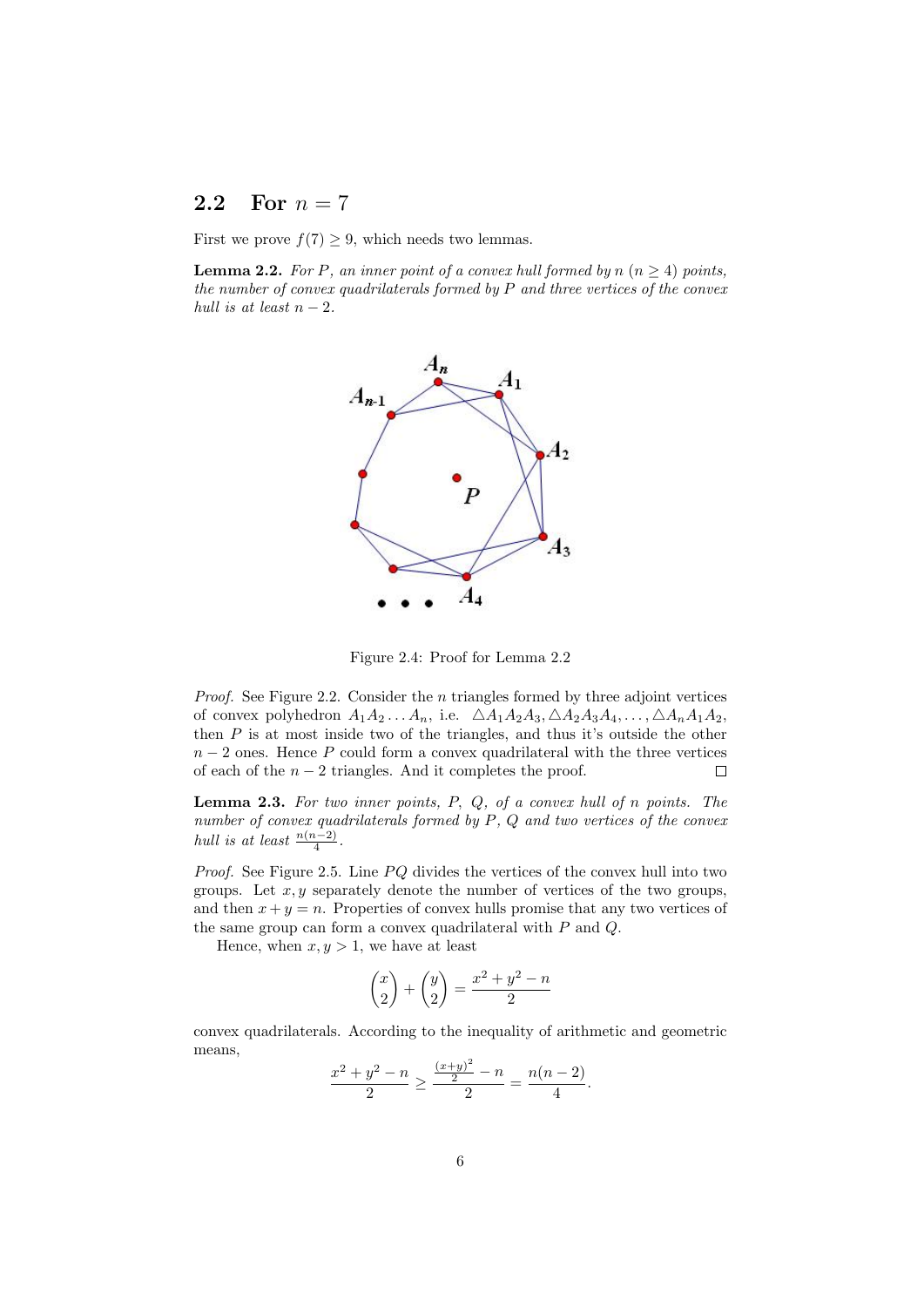

Figure 2.5: Proof for Lemma 2.3

When  $x = 1$  or  $y = 1$ , the number of convex quadrilaterals of this kind is

$$
\binom{n-1}{2} = \frac{(n-1)(n-2)}{2} > \frac{n(n-2)}{4}.
$$

Thus it proves 2.3.

 $\Box$ 

Back to the proof of the proposition  $(f(7) \ge 9)$ . Let S be the convex hull of the 7 points. Discuss the following situations.

- 1. S is a hexagon or a heptagon.  $\binom{6}{4} = 15 > 9$  completes the proof.
- 2. S is a pentagon. Let  $A, B$  be two inner points of the convex hull. According to Lemma 2.2, each point at least form three convex quadrilaterals with three vertices of the convex hull. Hence  $\binom{5}{4} + 2 \times 3 = 11 > 9$  completes the proof.
- 3. S is a quadrilateral, say  $D_1D_2D_3D_4$ . Let A, B, C be the three inner points of it. Similarly, according to Lemma 2.2, each inner point can form two convex quadrilaterals with three vertices of the convex hull.

As for  $A, B$  according to Lemma 2.3, they can at least form two convex quadrilaterals with two vertices of the convex hull. Same for  $C, A$  or  $B, C$ . Then  $1 + 2 \times 3 + 3 = 10 > 9$  completes the proof.

4. S is a triangle, say  $A_1A_2A_3$ . And  $B_1, B_2, B_3, B_4$  are the four inner points. Connect each two of the four inner points and we get six lines. According to Lemma 2.3, each two of the four inner points form one convex quadrilaterals with two vertices of the convex hull.

Then discuss the convex hull of the four inner points,  $B_1, B_2, B_3, B_4$ .

(a) It's a quadrilateral. It's easy to consider when two sides of the quadrilateral is parallel with each other. Here we only consider other general cases.

Draw the Angle Cover on the plane of these four points. See Figure 2.7.

We have the following results for Angle Cover.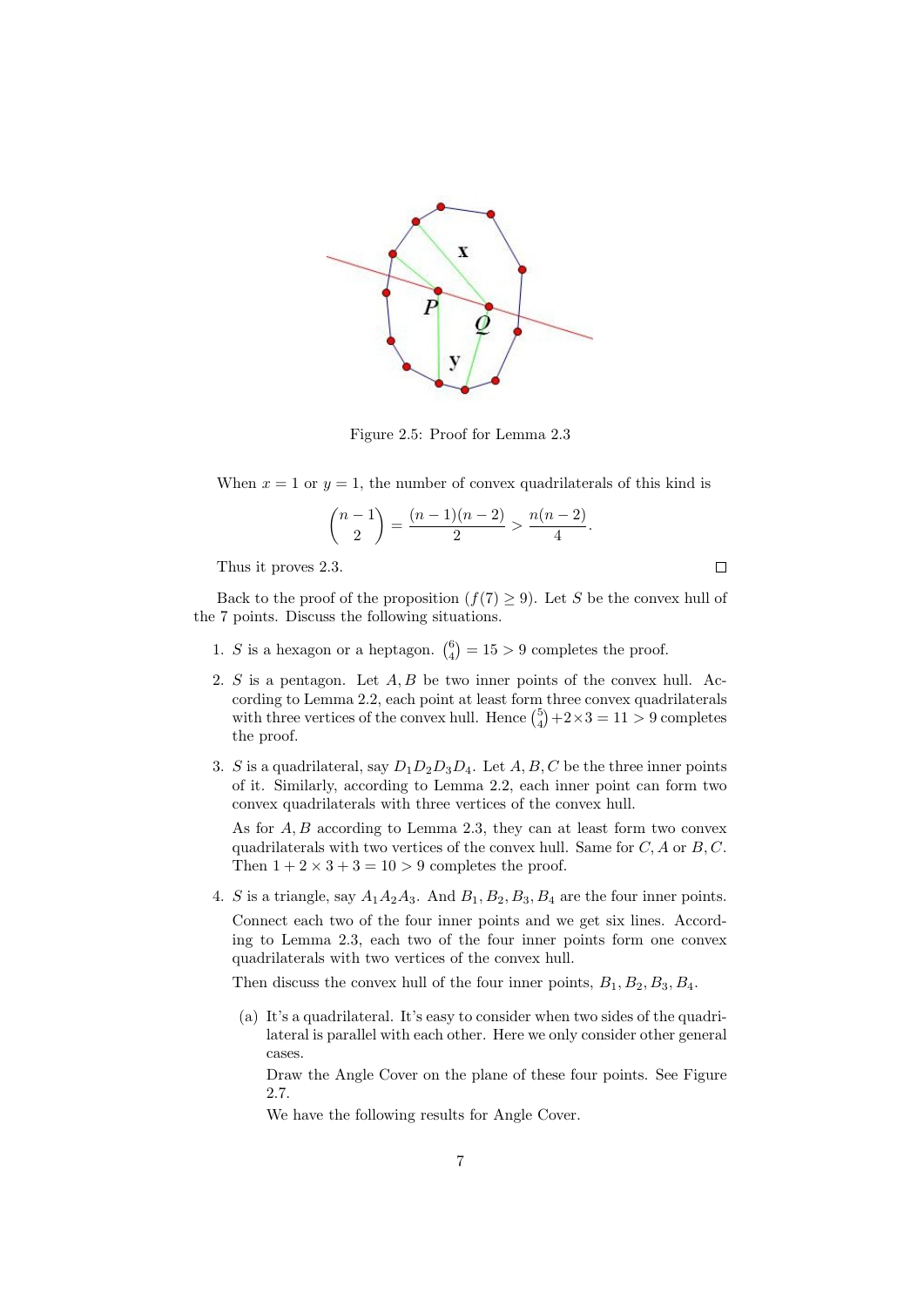

Figure 2.6: Proof for Lemma 2.4

Lemma 2.4. In a Angle Cover in region R of graph G, let H denote the convex hull of the points of G. For any point  $x \in R\backslash H$ , the number of convex quadrilaterals it can form with the vertices of G equals to the degree of the subregion x lies in.

Proof. The lemma is equivalent to the following proposition: a point outside  $H$  can form a convex hull with three of the points in  $G$  if and only if  $x$  can be covered by an angle formed by the three points. For any three points,  $A_1$ ,  $A_2$ ,  $A_3$ , in G (see 2.6), connect each two of them. Then the three lines divide the plane into 7 parts, one of them being  $\triangle A_1A_2A_3$ . The 1-subregions can all be covered by angles formed by  $A_1, A_2, A_3$  exactly for once, while 0-subregions can't be covered then. Obviously, if P lies in a 1-subregion, then it can form a convex polyhedron with  $A_1, A_2, A_3$ . Otherwise, no convex polyhedron can be formed.

And it completes the proof.

 $\Box$ 

Back to the proof that  $f(7) \geq 9$ .

See Figure 2.7. Obviously, at least one point in  $\{A_1, A_2, A_3\}$  is not in 0-subregions. If two of them are in 0-subregions, the other one must be in a 4-subregion. If there is at most one point in a 0-subregion, the other two are at lest in 2-subregions. Hence by Lemma 2.4, we have at least 4 convex quadrilaterals.

Thus  $6 + 1 + 4 > 9$  completes the proof in this situation.

(b) It's a triangle, say  $\triangle B_1B_2B_3$ . Then radials  $B_4B_1, B_4B_2$  and  $B_4B_3$ divide the plane into three parts, which covered the whole plane. So  $A_1$  must be in one part and then form a convex quadrilateral with the three vertices of that region. Same for  $A_2, A_3$ . Hence in this situation  $6 + 3 = 9$  completes the proof.

Above completes the proof of  $f(7) \geq 9$ . And according to the proof of situation 4b, we know there exist exactly 9 convex quadrilaterals in Figure 2.8, where  $A_1, A_2, A_3$  are in 0-subregions of  $B_1, B_2, B_3$ , and that they are separately covered by  $\angle B_1 C B_2, \angle B_1 C B_2, \angle B_3 C B_1$ . These 9 convex quadrilaterals can be found by discussing different situations.

Let their convex hull,  $\triangle A_1A_2A_3$  be S.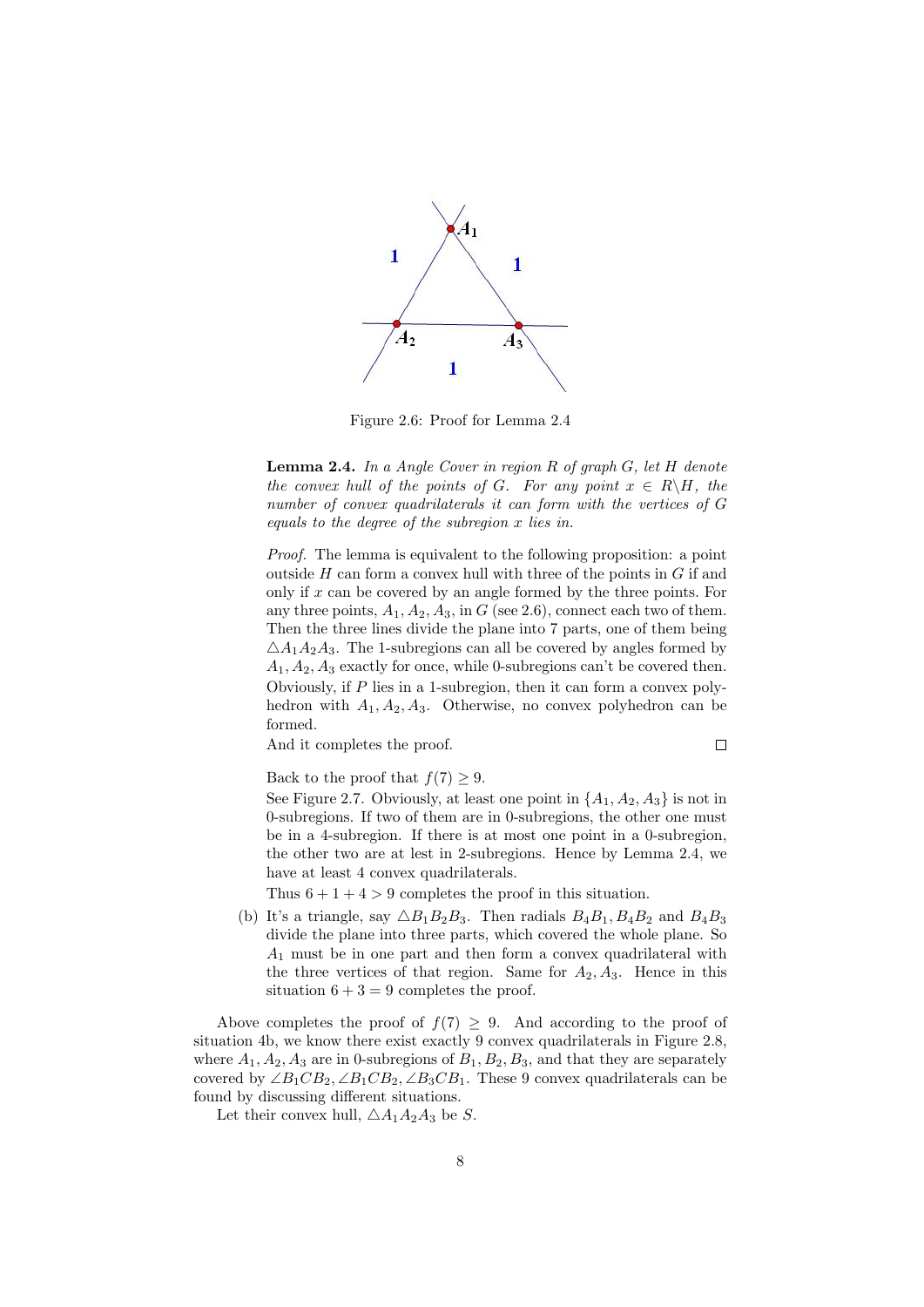

Figure 2.7: Angle Cover for general convex quadrilaterals

- 1. Convex quadrilaterals formed by two vertices of S and two of the four inner points. Lemma 2.3 shows there are six convex quadrilaterals of this kind. They are  $CB_1A_1A_2$ ,  $CB_2A_2A_1$ ,  $CB_3A_3A_1$ ,  $B_2B_1A_1A_2$ ,  $B_2B_3A_3A_2$ , and  $B_3B_1A_1A_3$ .
- 2. Convex quadrilaterals formed by one vertices of S and three of the four inner points. There are three convex quadrilaterals of this kind. They are  $CB_1A_1B_2$ ,  $CB_1A_2B_2$ , and  $CB_1A_3B_3$ .
- 3. Convex quadrilaterals formed by four inner points. Zero.



Figure 2.8: Solution for  $f(7) = 9$ 

Hence  $f(7) = 6 + 3 = 9$ .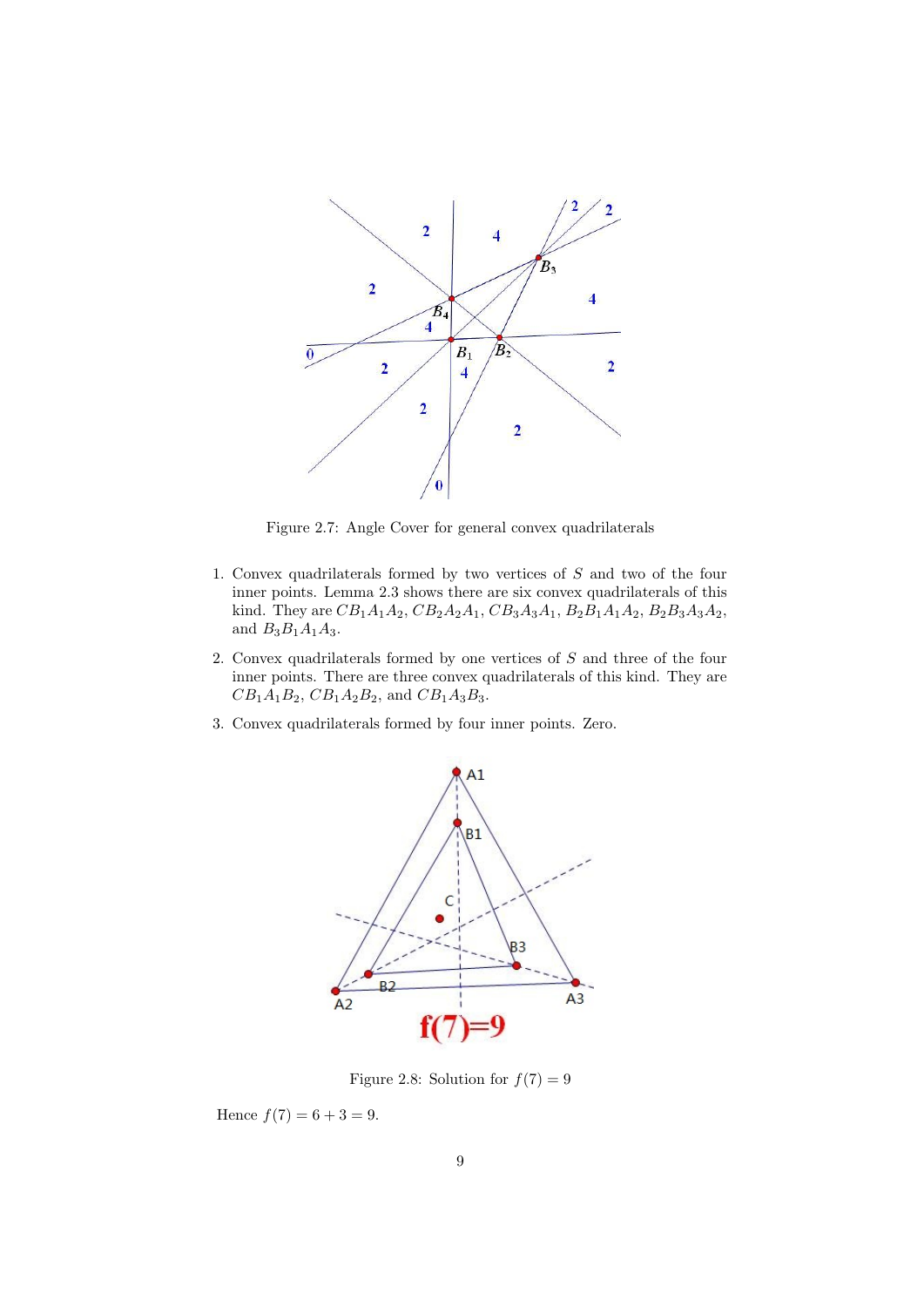#### 2.3 For  $n = 8$

First we prove  $f(8) \ge 19$ , by discussing the convex hull S, of the eight points.

- 1. S is an octagon or a heptagon.  $\binom{7}{4} = 35 > 19$  completes the proof.
- 2. S is a hexagon. The vertices form  $\binom{6}{4} = 15$  convex quadrilaterals. For the two inner points, say  $A, B$ , each at least form four convex quadrilaterals with three vertices, similarly to the proof of  $n = 7$  case. See 2.

Hence  $\binom{6}{4} + 4 \times 2 > 19$  completes the proof.

- 3. S is a pentagon. The vertices form  $\binom{5}{4} = 5$  convex quadrilaterals.
	- Let  $A, B, C$  be the three inner points. Similarly to situation 3 in the proof of  $n = 7$  case, it can be proved that each inner point at least form three convex quadrilaterals with the vertices of the convex hull. While for each two inner points, they form at least four convex quadrilaterals with the vertices.

Hence,  $5 + 3 \times 3 + 4 \times 3 > 19$  completes the proof of this situation.

4. S is a quadrilateral. Then there are four inner points. Method similar to the proof of situation 3 in  $n = 7$  case can prove that each of the inner point can form two convex quadrilaterals with the vertices while each two inner points can form at least two convex quadrilaterals with the vertices.

Hence  $1 + 2 \times 4 + 2 \times \binom{4}{2} = 21 > 19$  completes the proof of this situation.

5. S is a triangle. According to Lemma 2.3, each two inner points can form a convex quadrilateral with two vertices. There are  $\binom{5}{2} = 10$  convex quadrilaterals of this kind.

Then discuss the convex hull of the five inner points,  $S_1$ .

(a)  $S_1$  is a pentagon, say  $A_1A_2A_3A_4A_5$ . Use a similar methoed used in proving  $n = 7$  case when discussing the situation that the convex hull is a triangle. Draw the Angle Cover. See situation 4b in  $n = 7$  case. We need two further lemmas related to the notion Angle Cover.

**Lemma 2.5.** If the points of  $G$  form a polyhedron, the Angle Cover of G can at most have two 0-subregions.

Proof. A 0-subregion should satisfy the condition that the sum of degrees of two of its adjacent internal angles is less than 180◦ . As a matter of fact, if the condition is not satisfied, according to the Euclidean Axiom V, lines will be parallel with each other or will intersect at a point that is outside the convex hull, off the common line segment of the two angles, see Figure 2.9. Then ∠DAB and  $\angle CBA$  cover the region by line AB that doesn't contain E. Hence in the figure there can't be a 0-subregion off the right side of line AB. So there must be two adjacent internal angle in a 0-subregion such that the sum of their degree is less than  $180^\circ$ .

See Figure 2.10. It is easy to see that the region the vertical angle of  $\angle ACB$  covers is a 0-subregion, and that the region off line AB that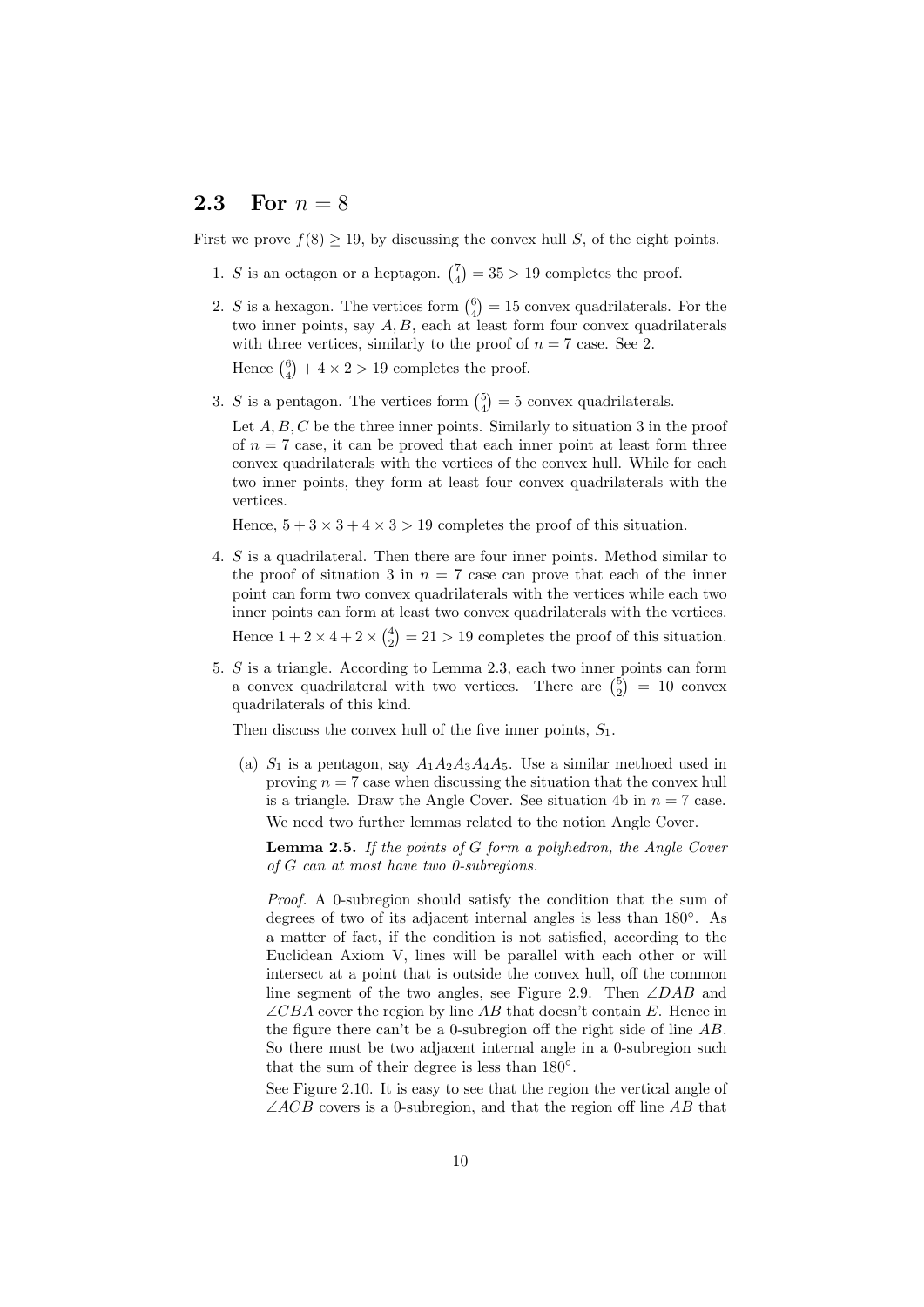contains this 0-subregion exist no other 0-subregions (because all the subregions are covered by  $\angle 1, \angle 2$ .

This conclusion also suggests some properties of 0-subregions that their shape are generally the same, i.e. they are bounded by two intersectant lines; and each is associated with an only pair of adjacent internal angle that the sum of their degrees is less than 180◦ .

Back to the lemma that needs proof. According to the previous discussion, 0-subregions exist if and only if there exist two adjacent internal angle that the sum of their degrees is less than 180◦ . So the sum of the degrees of the two corresponding external angles are greater than 180°. If there exist three 0-subregions, then the external angles of at least two of them are not the same, which contradicts the rule that the sum of external angles should obey. Thus it completes the proof of Lemma 2.5.



Figure 2.9: The condition of 0-subregions



Figure 2.10: Proof for Lemma 2.5

 $\Box$ 

Now we need another lemma.

Lemma 2.6. In a Angle Cover by a convex pentagon, if a point out side the pentagon lies in a Great Angle (angle formed by three adjacent vertices of the pentagon, the center one being the vertex of the angle), then it can at least form three convex quadrilaterals with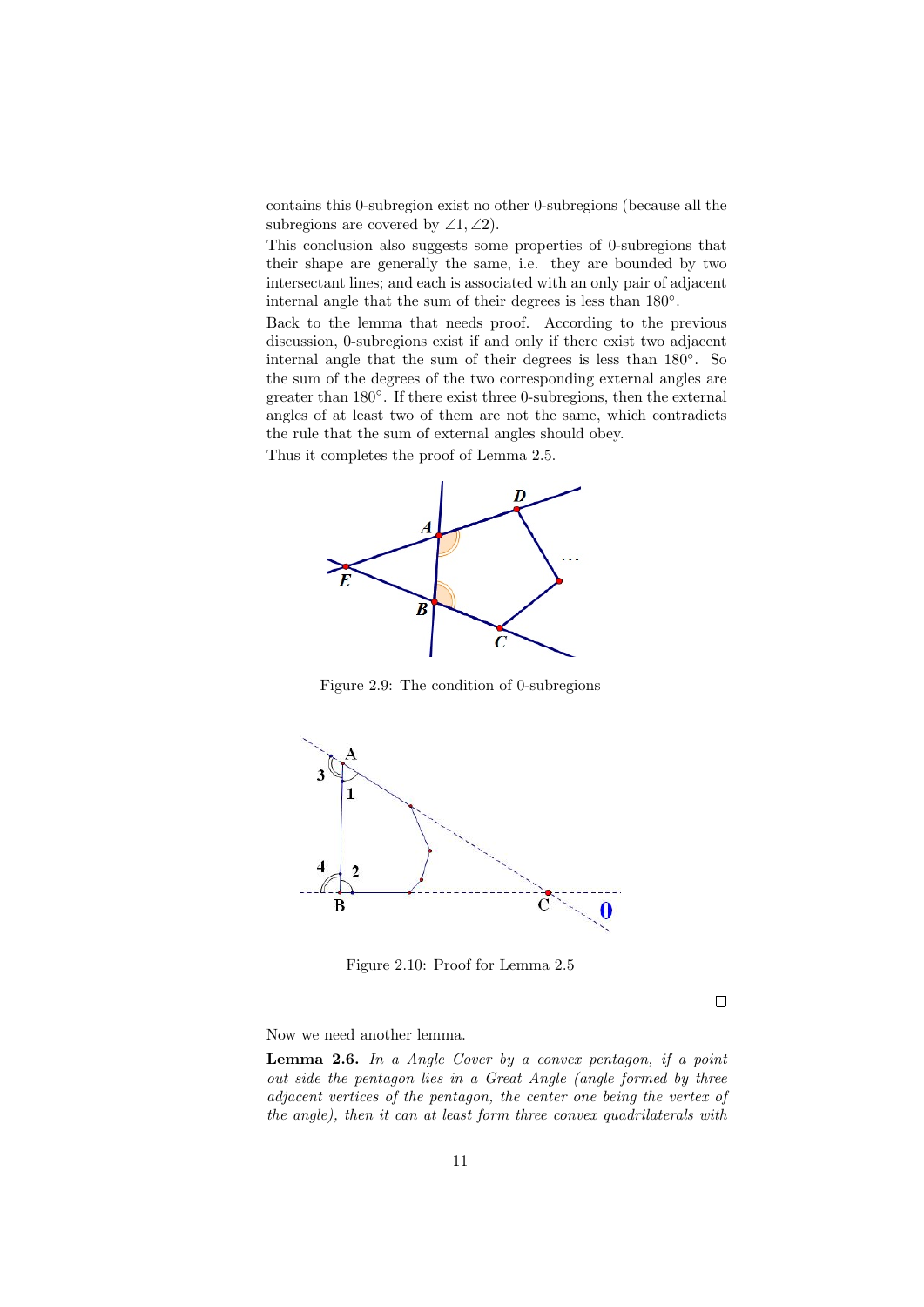the five inner points that the quadrilaterals cover the vertex of the angle and that the vertex of the angle and the point are a pair of opposite vertices.



Figure 2.11: Proof for Lemma 2.6

*Proof.* See Figure 2.11, F, G are all covered by  $\angle BAE$ . Nevertheless, F is also covered by ∠BAC and ∠BAD, so it can form 3 convex quadrilaterals, while G is also covered by ∠BAD, ∠CAE and ∠CAD, which makes another four convex quadrilaterals. And all the convex quadrilaterals satisfy the conditions mentioned in the lemma, which proves Lemma 2.6.

 $\Box$ 

Back to the proposition. Draw Figure 2.12.

According to Lemma 2.5, there are at most two 0-subregions. See Figure 2.12, in the up-left region of line  $A_5A_3$  and  $A_5A_2$ , i.e. the interior of  $\angle TA_5A_2$  in the figure (when there at less than two 0subregions, we can do some adjustment to the figure and use the same method to prove it), there exist no 0-subregions. And it is easy to prove that points in this area are at least covered by two great angles. And obviously at least one of the three outside points lies in this area. Hence by Lemma 2.6, this point can at least form 6 convex quadrilaterals with  $A_1A_2A_3A_4A_5$ . And according to the property that the vertex of the Great Angle and this point are opposite vertices, the three convex quadrilaterals this point forms with the vertex of every Great Angle are different from each other, i.e. the 6 convex quadrilaterals are all different.

Besides, there are  $\binom{5}{4} = 5$  convex quadrilaterals in a convex pentagon. Hence we have  $5 + 6 + 10 = 21 > 19$  completes the proof.

(b)  $S_1$  is a quadrilateral, say  $A_1A_2A_3A_4$ , B being the inner point. Previous proof shows it itself has 3 convex quadrilaterals. Radials  $BA<sub>1</sub>$ ,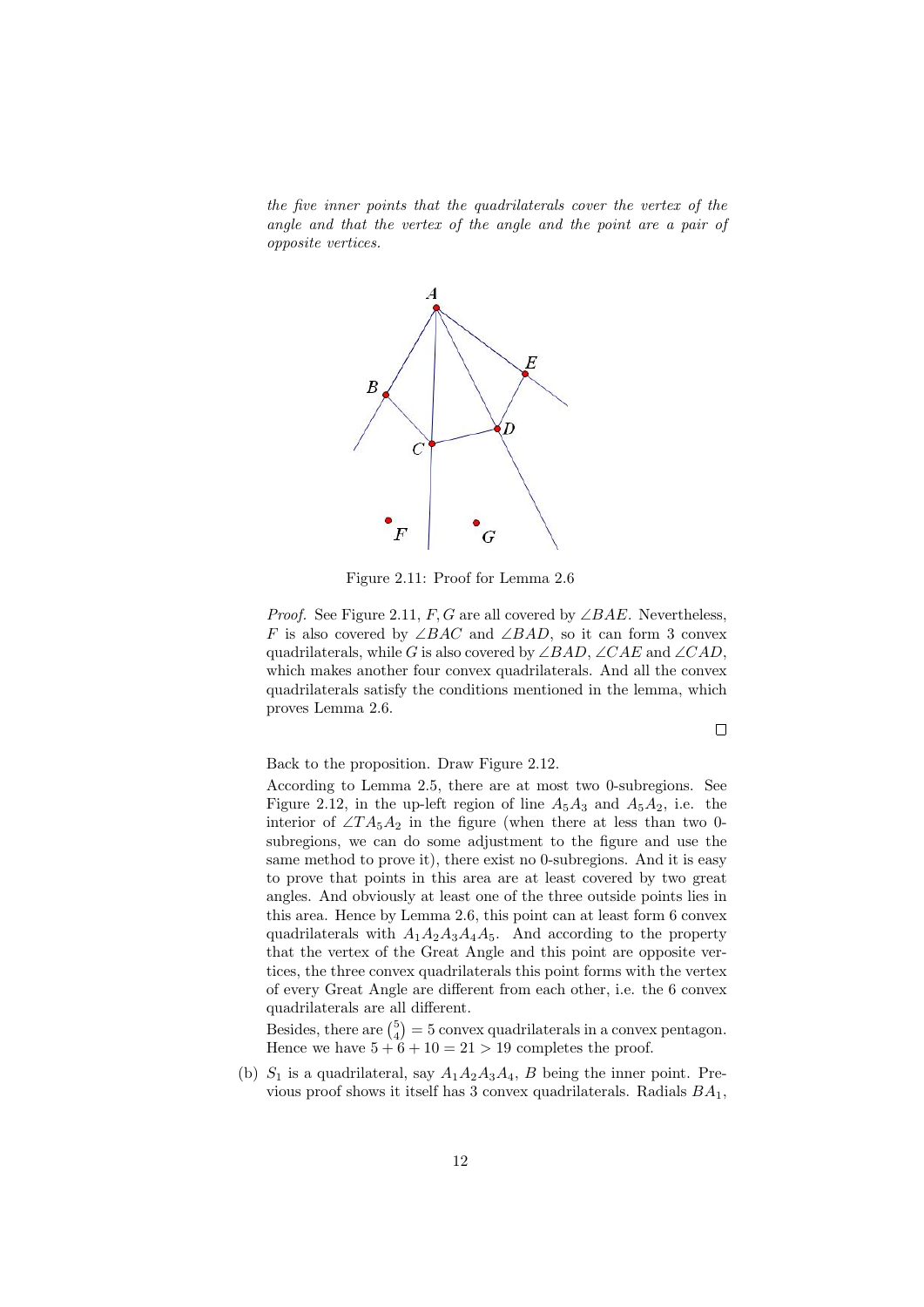

Figure 2.12: Proof for the situation when the inner convex hull is a pentagon

 $BA_2$ ,  $BA_3$  and  $BA_4$  divide the plane into four areas, then the vertices of the outer triangle are all contained in one of the areas. Hence we have at least three convex quadrilaterals.

Last is the situation when convex quadrilaterals are formed by one point from the seven points  $(A_1A_2A_3A_4$  and the outer three points) and three of the inner points. According to the proof of situation 4a in  $n = 7$  case, there are at least 4 convex quadrilaterals.

Hence  $10 + 3 + 3 + 4 > 19$  completes the proof.

(c)  $S_1$  is a triangle. Similarly to Lemma 2.4 of  $n = 7$ , we draw Angle Cover in Figure 2.13.

Consider the number of points that lie in the only 2-subregion. Obviously it's less than 3. And if there two in the 2-subregion, the other point must be in a 7-region, adding the number of convex quadrilaterals by  $2 + 2 + 7 = 11$ . But if there is at most one point in the 2-subregion, the number of convex quadrilaterals is added by at least  $2 + 3 + 3 = 8.$ 

Adding  $f(5) = 1$  to the number,  $10 + 8 + 1 = 19$  completes the proof.

Finally we have  $f(8) \geq 19$ .

And Figure 2.14 shows the solution. Let S be the triangle convex hull

- 1. Convex quadrilaterals formed by two vertices of S and two inner points. According to Lemma 2.3, we have  $\binom{5}{2} = 10$  convex quadrilaterals of this kind.
- 2. Convex quadrilaterals formed by one vertex of S and three inner points. Three vertices of S separately lie in 2-subregion, 3-subregion and 3-subregion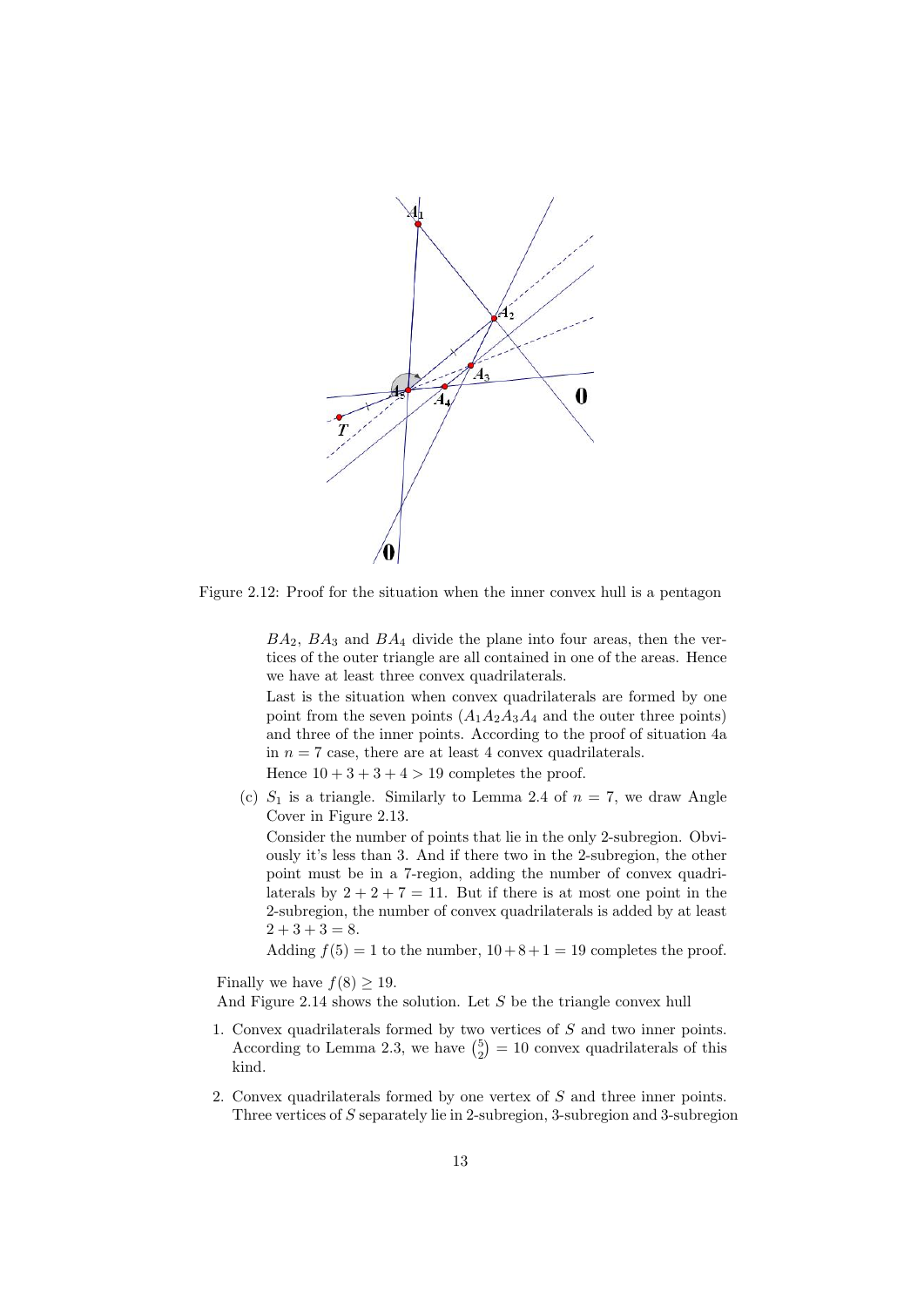

Figure 2.13: Angle Cover when  $S_1$  is a triangle

in Figure 2.14, according to the proof of 5c. Hence we have  $2 + 3 + 3 = 8$ convex quadrilaterals of this kind.

3. Convex quadrilaterals formed by four inner points. Only  $f(5) = 1$ .



Figure 2.14: Solution for  $f(8) = 19$ 

Hence we have  $10 + 8 + 1 = 19$  convex quadrilaterals, which gives  $f(8) = 19$ .

#### 2.4 For  $n=9$

Similarly to the proof of  $n = 8$ , by discussing different situations, we can obtain  $f(9) \geq 36$ . Here we just present how we may prove this.

Let S be the convex hull of the nine points.

1. S is an octagon or an enneagon.  $\binom{8}{4}$  > 36 completes the proof.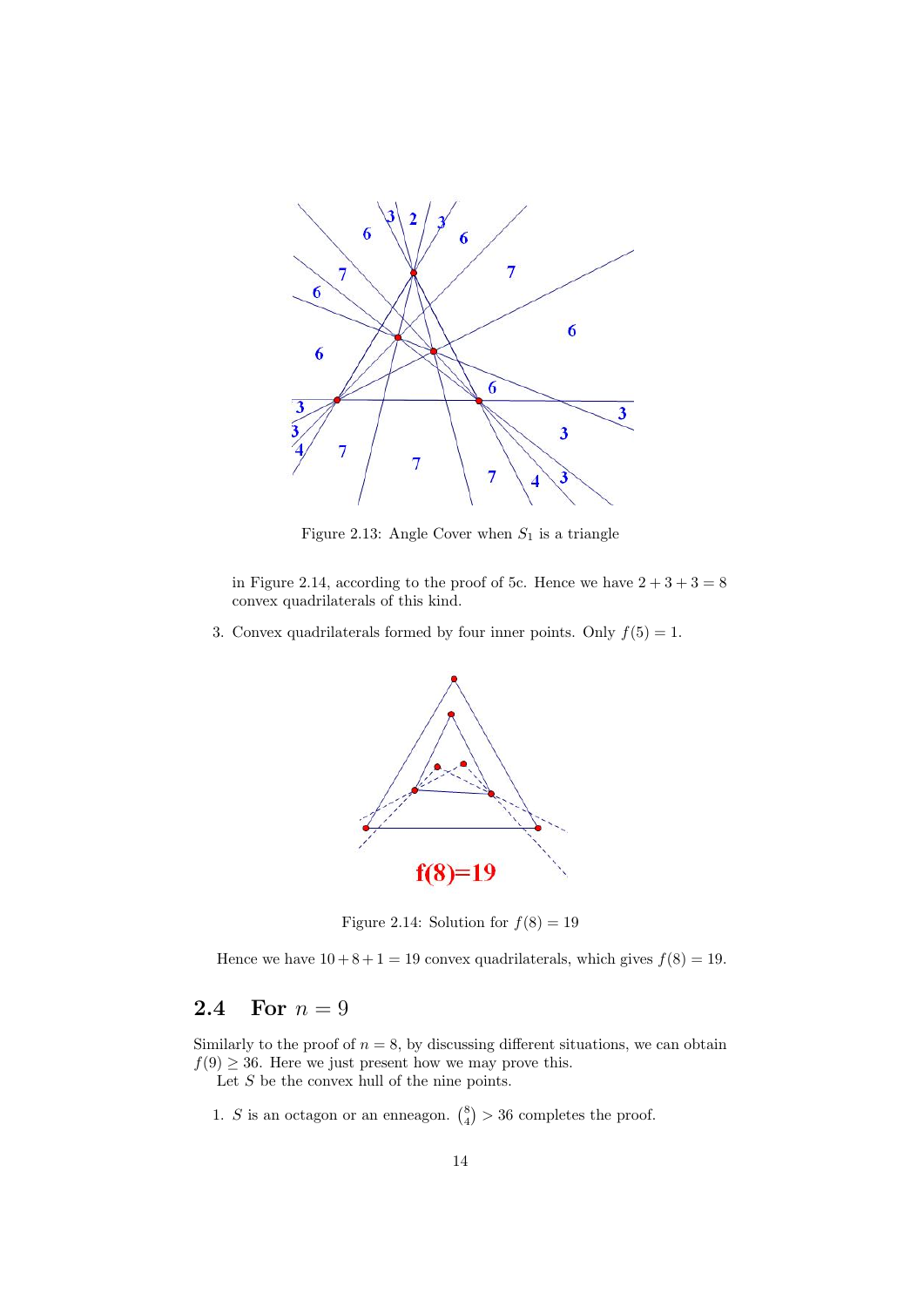- 2. S is a heptagon. According to Lemma 2.2, the number of the convex quadrilaterals formed by one of its inner point and three vertices is greater than or equal to  $7 - 2 = 5$ ; while the vertices alone can form  $\binom{7}{4} = 35$ convex quadrilaterals. Hence  $35 + 5 > 36$  completes the proof.
- 3. S is a hexagon. According to Lemma 2.3, the number of convex quadrilaterals formed by two inner points and two vertices is at least  $3 \times 6 = 18$ . Furthermore, according to Lemma 2.2, we have at least  $3 \times (6 - 2) = 12$ convex quadrilaterals formed by one inner point and three vertices. Hence  $18 + 12 + {6 \choose 4} > 36$  completes the proof.
- 4. S is a pentagon. According to Lemma 2.3, we have at least  $4 \times {4 \choose 2} = 24$ convex quadrilaterals formed by two inner points and two vertices. While Lemma 2.2 promises at least  $4 \times (5-2) = 12$  convex quadrilaterals formed by one inner point and three vertices. Then  $24 + 12 = 36$  completes the proof.
- 5. S is a quadrilateral. According to Lemma 2.3, we have at least  $2 \times {5 \choose 2} = 20$ convex quadrilaterals formed by two inner points and two vertices. According to Lemma 2.2, we have at least  $5 \times (4 - 2) = 10$  convex quadrilaterals formed by one inner points and three vertices.

Then discuss the convex of the five inner points,  $S_1$ .

- (a)  $S_1$  is a pentagon, which promises 5 convex quadrilaterals. Then  $20 + 10 + 1 + 5 = 36$  completes the proof.
- (b)  $S_1$  is a quadrilateral. We have  $1+2=3$  convex quadrilaterals formed by points in  $S_1$ . By the Angle Cover of a quadrilateral, it is easy to know the number of convex quadrilaterals formed by three of S's inner points and the one vertex of S is at least 4. Hence  $20 + 10 +$  $1+3+4>36$  completes the proof.
- (c)  $S_1$  is a triangle. Then it has a Angle Cover similar to Figure 2.13. It's easy to know the number of convex quadrilaterals formed by three of  $S$ 's inner points and a vertex of  $S$  is at least 8. Hence  $20 + 10 + 1 + 8 > 36$  completes the proof.
- 6. S is a triangle. According to Lemma 2.3, we have at least  $1 \times {6 \choose 2} = 15$ convex quadrilaterals formed by two inner points and two vertices. Let  $S_1$ be the convex hull of the 6 inner points.
	- (a)  $S_1$  is a hexagon. Its vertices form  $\binom{6}{4} = 15$  convex quadrilaterals. Using the method similar to the proof of 5a in 2.3, we firstly draw the Angle Cover by the convex hexagon, and discuss the 0-subregions, and then prove that at least one of the three vertices of S lies in the two Great Angle of  $S_1$ . So like Lemma 2.6, we can prove this point can at least form 6 convex quadrilaterals with the vertices of  $S_1$ . Hence  $15 + 15 + 6 = 36$  completes the proof.
	- (b)  $S_1$  is a pentagon.  $S_1$ 's vertices can form 5 convex quadrilaterals. Applying the conclusion of 5a in 2.3, we have at least 6 convex quadrilaterals formed by three vertices of  $S_1$  and one vertex of  $S$ . Then, let C be the inner point of  $S_1$ .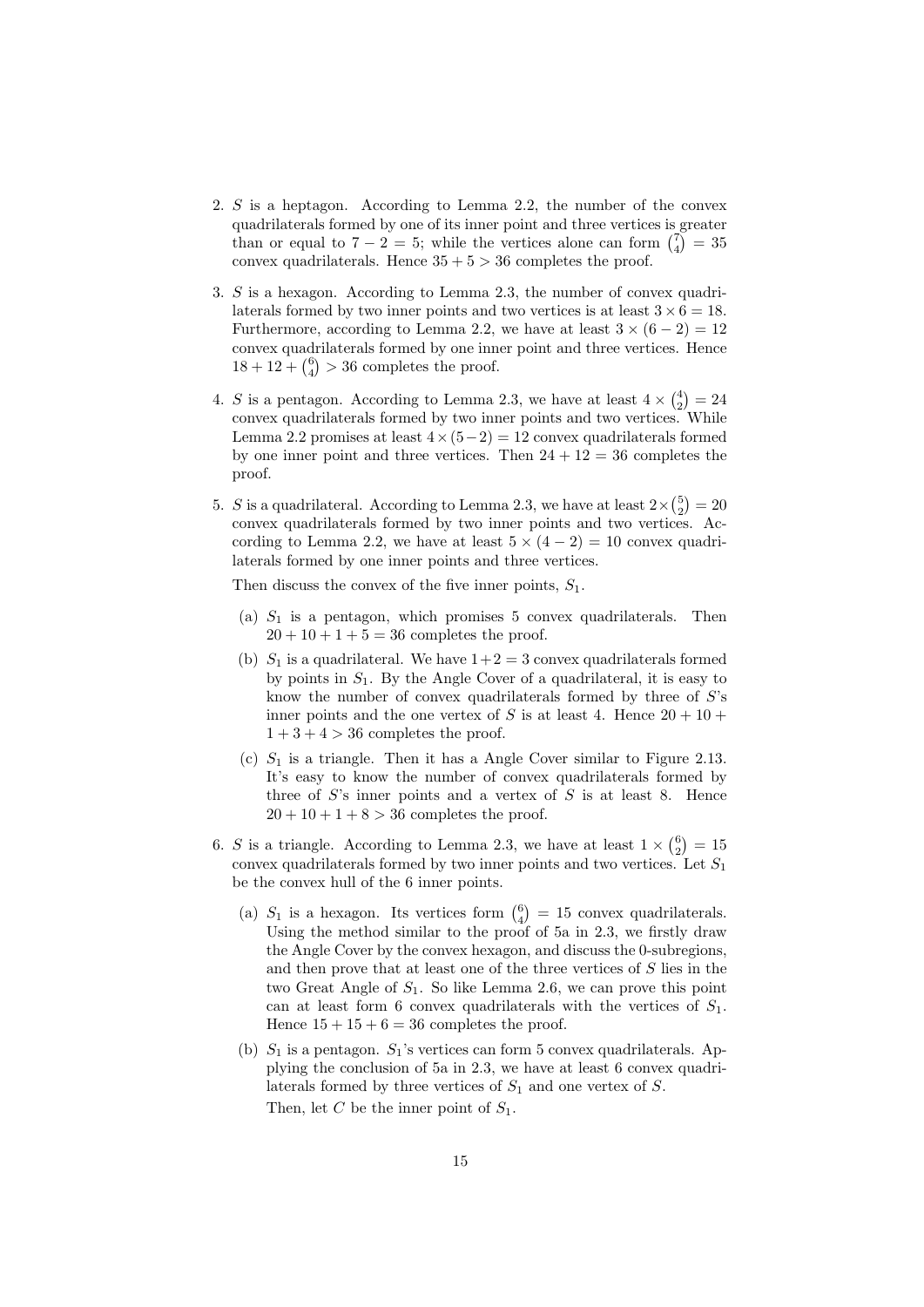We need to improve Lemma 2.2, i.e. we are to prove that  $C$  can at least form 5 convex quadrilaterals with the vertices of  $S_1$ . The method is as follows.

See Figure 2.15, discuss the location of  $C$ , i.e. region  $a$ , region  $b$ , or region c. Then prove each situation. Then with similar method



Figure 2.15: Proof for the improvement of Lemma 2.2

we can prove the number of convex quadrilaterals formed by  $C$ , two vertices of  $S_1$  and a vertex of S is at least 5. Then  $15+5+6+5+5=36$ completes the proof.

(c)  $S_1$  is a quadrilateral. Then the two diagonal lines divide the quadrilateral into four areas. Let  $P, Q$  be the two inner points of  $S_1$ , and let  $S_2 = \{P, Q\}$ . Similarly, by discussing the location of P, Q in the quadrilateral, we can obtain the fact that  $P, Q$  and the vertices of  $S_1$ can at least form 7 convex quadrilaterals.

Then estimate the number of convex quadrilaterals formed by one point of  $S_2$ , two vertices of  $S_1$  and a vertex of S. Here we need a lemma almost equivalent to the Angle Cover, just for convenience.

**Lemma 2.7.**  $A, B, C, D$  form a convex quadrilateral in the given order if and only if AC intersects with BD.

Proof. Trivial.

 $\Box$ 

Back to the original problem. Firstly prove that we have at least 5 convex quadrilaterals formed by  $P$ , two vertices of  $S_1$  and one vertex of  $S$ . Obviously, line segment between  $P$  and any vertex of  $S$ intersects with an edge of  $S_1$ . So according to Lemma 2.7, we have at least 3 convex quadrilaterals. Then prove that the number of convex quadrilaterals where  $P$  and a vertex of  $S$  are adjacent is at least  $\frac{k}{2}$ , where  $k$  is degree of the region that point lies in.

See Figure 2.16. This two figures separately give the situation when A is in a 2-subregion and a 4-subregion (situation is similar when A and P change their location). Then according to Lemma 2.7, we can complete the proof of the proposition. According to the proof of  $n = 7$  and Figure 2.7, we know that at least two vertices of S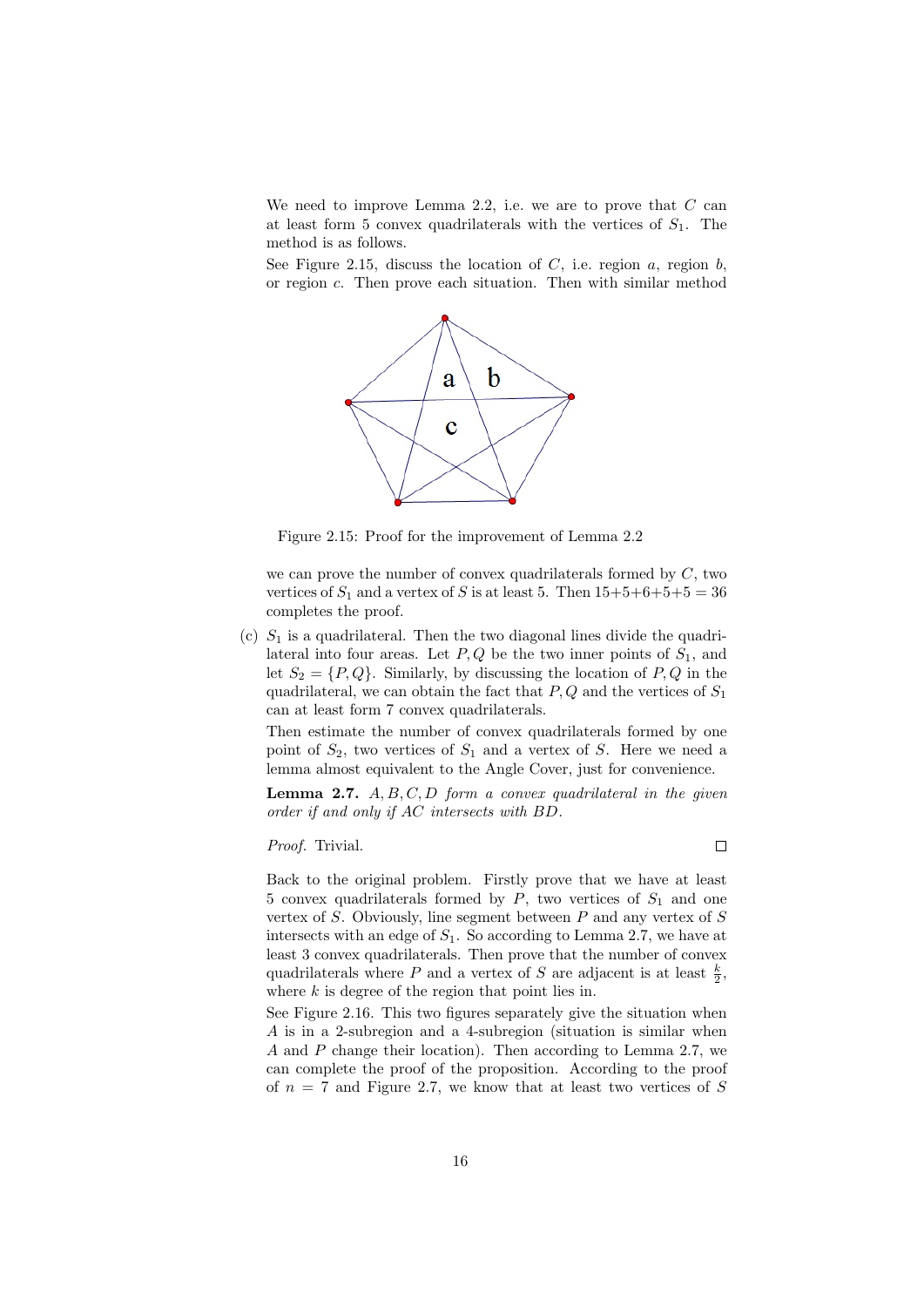lie in 2-subregions or at least one lies in a 4-subregion. Hence according to the proposition we just proved, we have at least 2 convex quadrilaterals of this kind.



Figure 2.16: How the line segments intersect with each other when A lies in different ares

> Hence we have at least 5 of this kind of convex quadrilaterals. Same for Q.

> Finally estimate the number of convex quadrilaterals formed by two vertices of  $S_1$  and two vertices of S. Again, according to the proof of  $n = 7$ , we at least have 4 of this kind of convex quadrilaterals.

> Hence,  $15 + 5 \times 2 + 7 + 4 = 36$  completes the proof of this situation.

(d)  $S_1$  is a triangle. This situation can be solved by Angle Cover. First categorize the location of the six inner points of S. Then for each category draw the Angle Cover and discuss different possible subsituations. Here we just draw an Angle Cover for one sub-situation.



Figure 2.17: Angle Cover of six points when the convex hull is a triangle

See Figure 2.17. It's easy to know that the number of convex quadrilaterals formed by one vertex of S and three inner points of S is at least  $6+6+6=18$ . And the number of convex quadrilaterals formed only by inner points is  $f(6) = 3$ . Hence  $18 + 15 + 3 = 36$  completes the proof.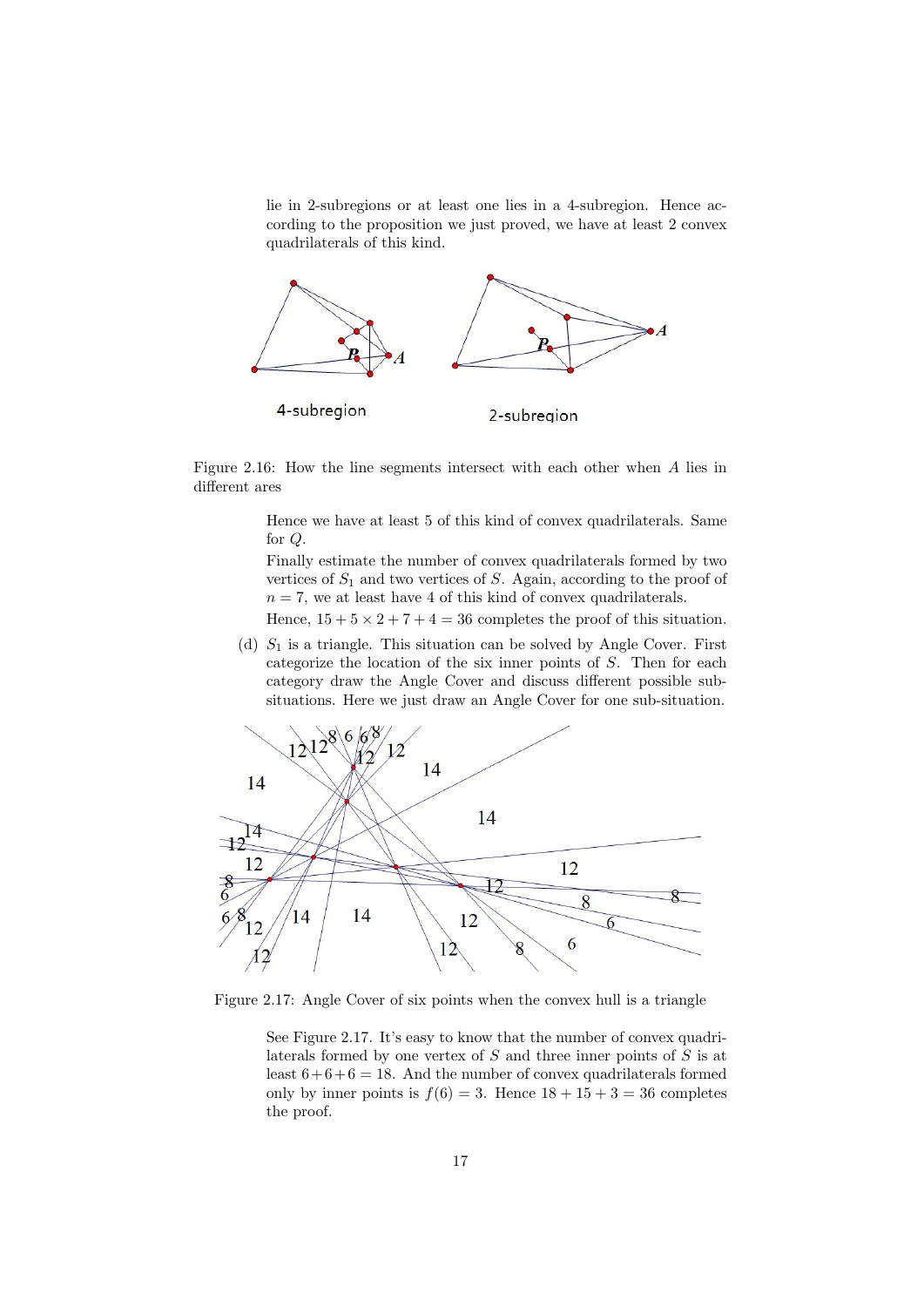All discussions above proves that  $f(9) \geq 36$ . Then see Figure 2.18. By previous proofs, we can prove that ther are only 36 convex quadrilaterals here. In fact, we will obtain the upper bound of  $f(n)$ . And there will be related structuring method that suggests there are only 36 convex quadrilaterals in this figure.



Figure 2.18: Solution for  $n=9$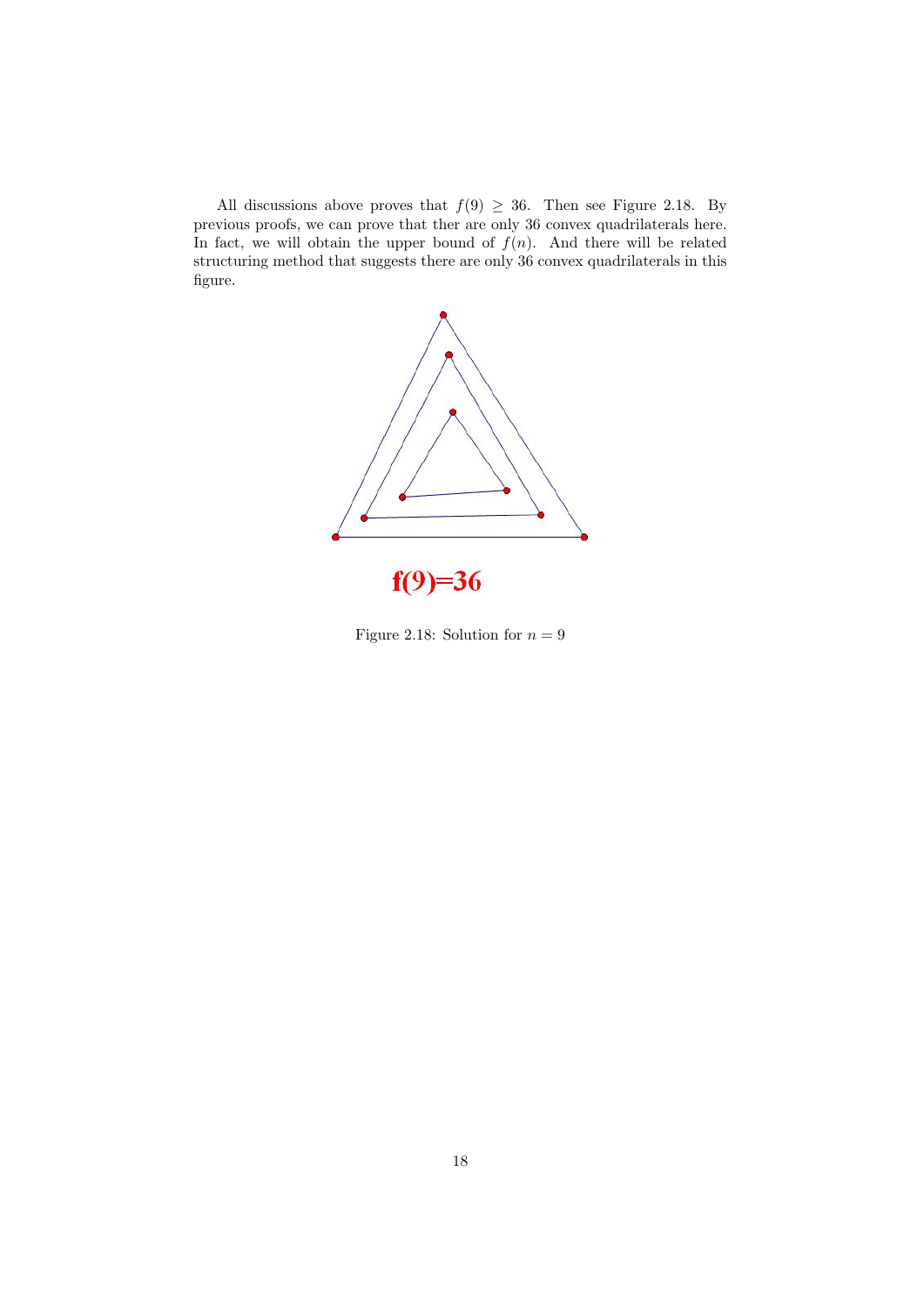### Chapter 3

## Lower Bound for  $n > 9$

This chapter gives a lower bound of  $f(n)$ ,

$$
f(n) \ge n(n-1)(n-2)(n-3)/84 = \frac{2}{7} {n \choose 4}.
$$

To obtain this, the following theorem will be considered.

**Theorem 3.1.** Let  $f(n)$  be the infimum of the number of convex quadrilaterals formed over a set with n distinct points where no three are collinear, then

$$
f(n) \ge \frac{n}{n-4} f(n-1), \ (\forall n \in \mathbb{N}^*).
$$

*Proof.* Given  $n \in \mathbb{N}^*$ , suppose a point set  $X(|X|=n)$  gives an optimal situation where the number of convex quadrilaterals formed by  $n$  points are the smallest, i.e.  $Q_k(X) = f(n)$ . Then there exists a point  $x \in X$  such that the number of convex quadrilaterals that has x as a vertex is no less than  $\geq \frac{4}{n} f(n)$ .

Consider  $X \setminus \{x\}$ , we have

$$
f(n) \ge \frac{4}{n} f(n) + Q_k(X \setminus \{x\}) \ge \frac{4}{n} f(n) + f(n-1),
$$
\n(3.1)

which gives

$$
f(n) \ge \frac{n}{n-4} f(n-1).
$$

And it completes the proof of Theorem 3.1.

Furthermore, by using the fact that  $f(9) = 36$ ,  $f(n)$  could be bounded below as n

$$
f(n) \ge n(n-1)(n-2)(n-3)/84 = \frac{2}{7}\binom{n}{4}.
$$

 $\Box$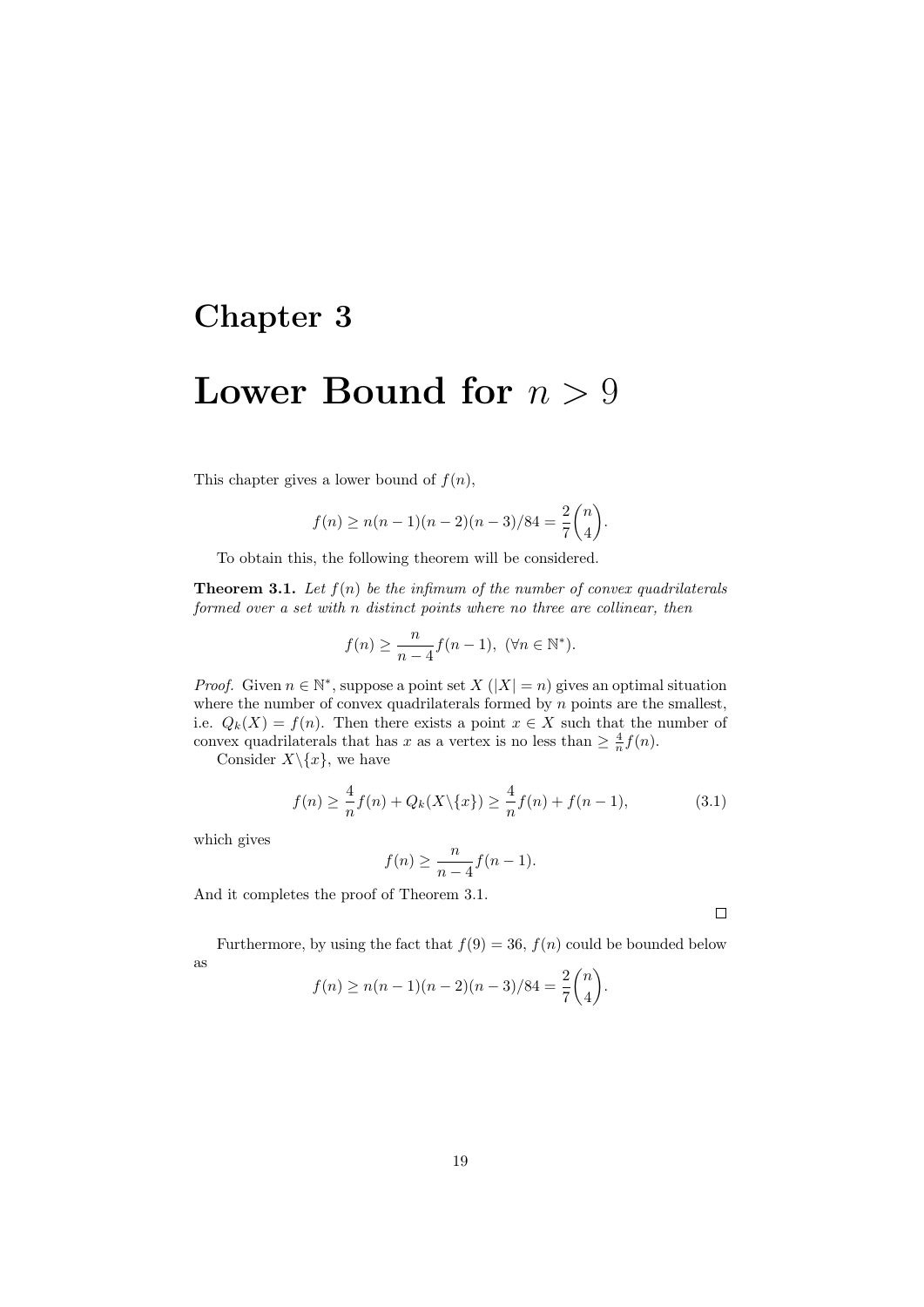## Chapter 4

# Upper Bound for  $n > 9$

A structuring method is used in this chapter to form a point set of  $n$  points of near optimal situation.

Consider the cases for  $n = 4, 5, 6, 7, 8$ , see Figure 4.1.



Figure 4.1: Special cases of small  $n$ 's

Then we structure a point set of n distinct points,  $X_n$ . Let  $t(n) = Q_k(X_n)$ , and  $t(n)$  can be seen as an upper bound of  $f(n)$ .

Following shows the method of structuring by induction and simultaneously calculates the value of  $t(n)$ .

Suppose the convex hull of  $X_n$   $(n < k, k \ge 10)$  is a triangle.

When  $n = k$ , we structure  $X_n$  based on  $X_{n-3}$ . By the hypothesis of induction, the convex hull of  $X_{n-3}$  is a triangle, say  $\triangle A_1A_2A_3$ . Let  $P = \{A_1, A_2, A_3\}$ , and let  $Q = X_{n-3} \backslash P = X_{n-6}$ . Then we can position three points,  $B_1, B_2, B_3$ (let  $R = \{B_1, B_2, B_3\}$ ) that  $\triangle B_1 B_2 B_3$  is the convex hull of  $X_{n-3} \bigcup R$ , and that these three points satisfy the following conditions.

- 1.  $B_1$  lies in the angle formed by the reversed extensional line of  $A_1A_2$  and  $L_1$  has m the angle formed by the reversed extensional line of  $A_1A_3$ , i.e.  $A_2A_1 \times \overline{A_1B_1} > 0$  and  $\overline{A_1B_1} \times \overline{A_2B_2}$  $\overrightarrow{A_3A_1} > 0.$
- 2.  $B_i$  is sufficiently close to  $A_i$  such that for any line l that passes through two distinct points in  $X \backslash P$ , we have  $l \bigcap A_i B_i = \emptyset$  (here  $A_i B_i$  denotes line segment  $A_iB_i$ ).
- 3. Line  $A_i B_i$   $(i = 1, 2, 3)$  divides the points in Q into two parts whose numbers of points are approximately the same.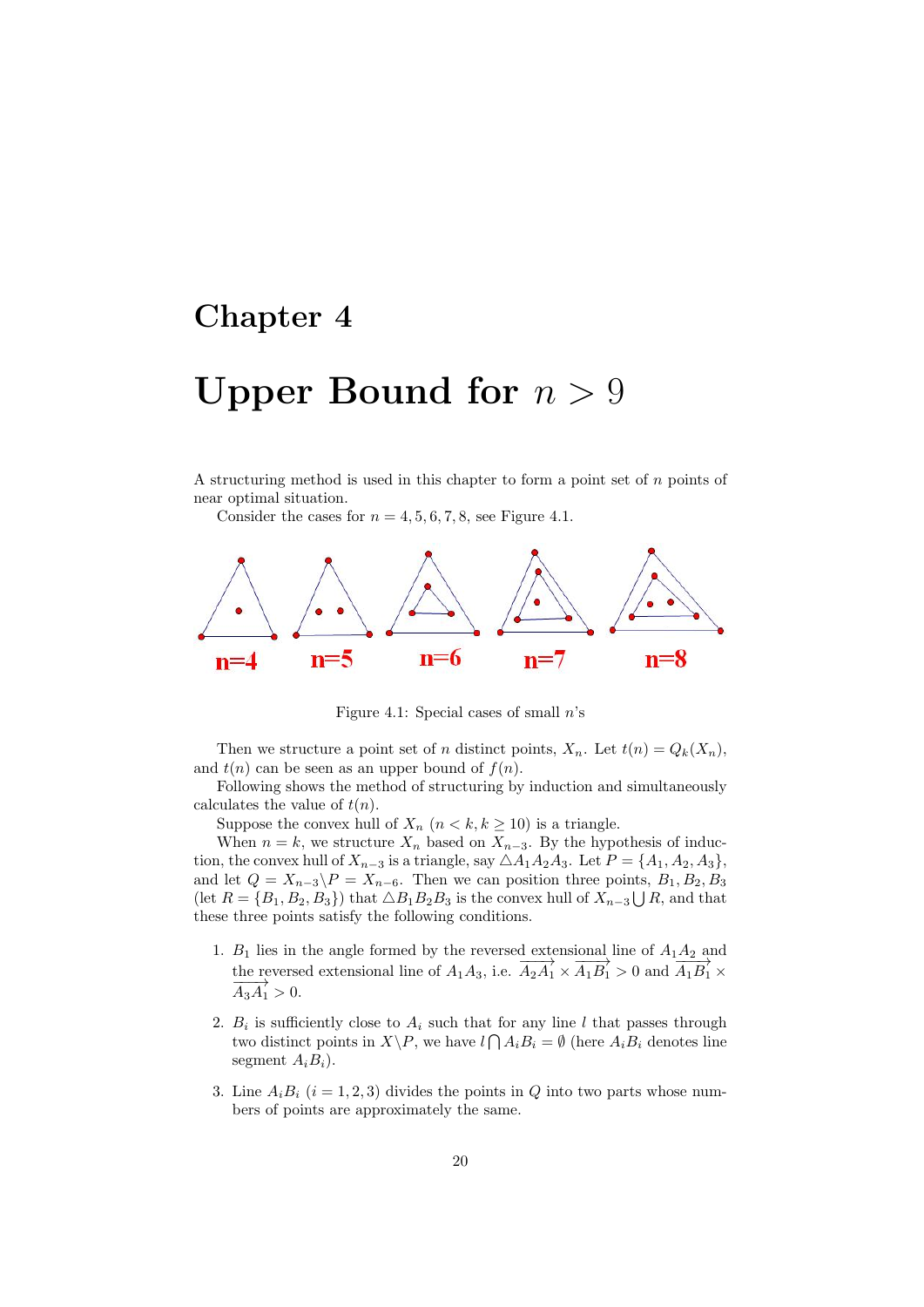See Figure 4.2.



Figure 4.2: Form  $X_n$  from  $X_{n-3}$ 

Now  $t(n)$  can be obtained from  $t(n-3)$  and  $t(n-6)$ .

The convex quadrilaterals in  $X_n$  can be sorted into the following six categories.

- 1. Formed over  $P \bigcup Q$ ,  $t(n-3)$  convex quadrilaterals;
- 2. Formed over  $R \bigcup Q$ ,  $t(n-3)$  convex quadrilaterals according to condition 2 mentioned above; (but the first two categories has  $t(n-6)$  common convex quadrilaterals)
- 3. Formed over  $R \bigcup P$ ,  $f(6) = 3$  convex quadrilaterals;
- 4. Formed by one point in  $Q$ , two points in  $P$  and one point in  $R$ ;
- 5. Formed by one point in  $Q$ , one point in  $P$  and two points in  $R$ ;
- 6. Formed by two points in  $Q$ , one point in  $P$  and one point in  $R$ .

For Category 4 and Category 5, they should have the same result. Firstly calculate the 4th category. See Figure 4.3.

It does no harm in assuming  $A_1$  and  $A_2$  are the two points we choose from P.

If we choose  $B_3 \in R$ , they form no convex quadrilaterals according to condition 1.

If we choose  $B_2 \in R$ ,  $x \in Q$  can form a convex quadrilateral with  $A_1, A_2$ and  $B_2$  only when x is inside  $\angle A_1B_2A_2$ . And if we choose  $B_2, A_2, A_3$  at the beginning,  $x \in Q$  can form a convex quadrilateral with  $A_2, A_3$  and  $B_2$  only when x is inside  $\angle A_3B_2A_2$ . Hence these two situations together make  $(n-6)$ convex quadrilaterals.

Similarly, we have the same result in other situations and thus Category 4 and Category 5 each has  $3(n-6)$  convex quadrilaterals.

As for Category 6. Let  $R(n)$  be the number of convex quadrilaterals in this category.

Suppose we choose  $A_i \in P$  and  $B_j \in R$ , and  $R(n)$  can then be obtained by discussing the following two situations.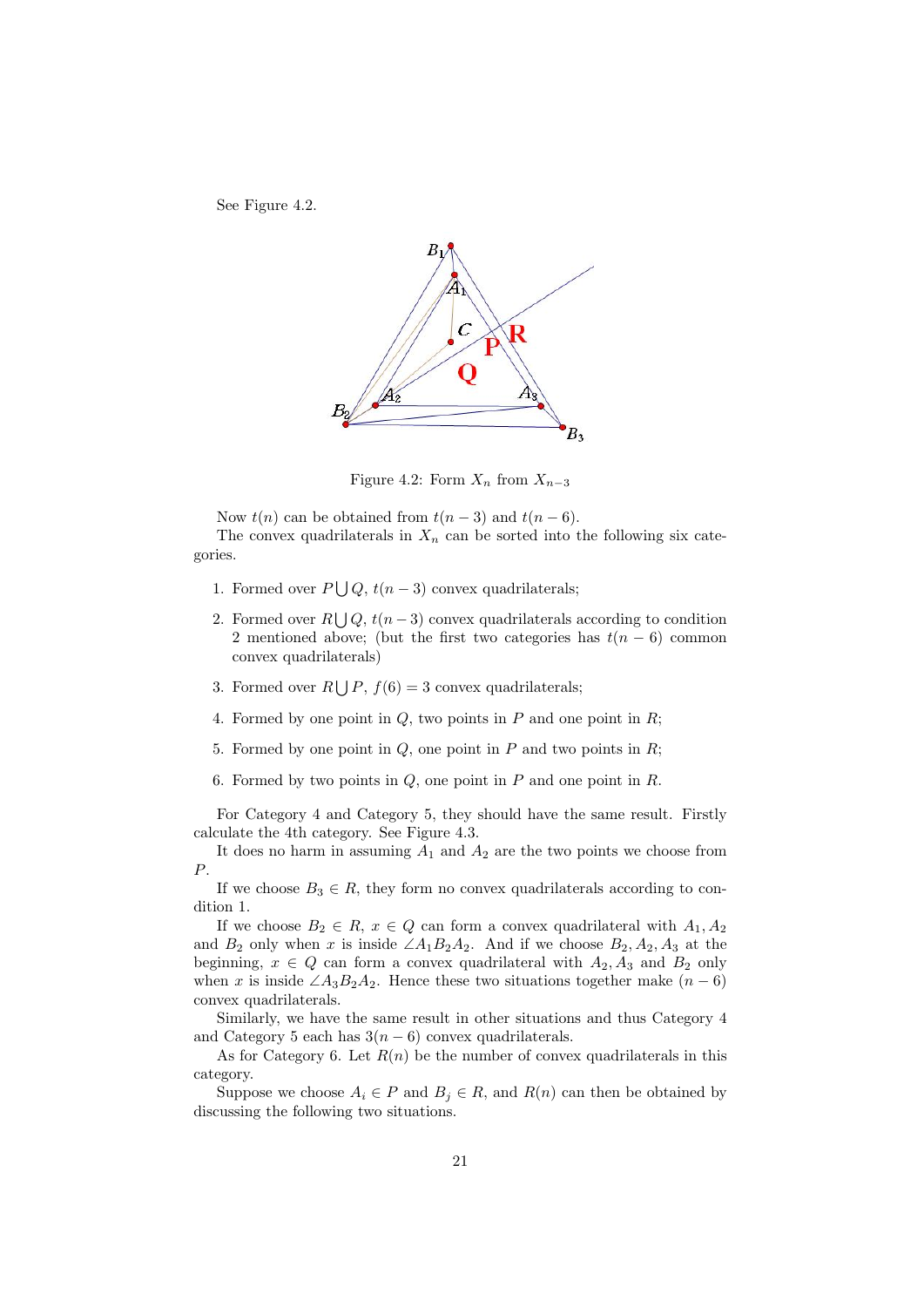1.  $i = j$ . Consider  $i = j = 2$ .

Line  $A_2B_2$  divides  $\triangle A_1A_2A_3$  into two parts, simultaneously dividing Q into two parts.

We are to proof that for two distinct points, say  $C$  and  $D$ , in  $Q$  can form a convex quadrilateral with  $A_2$ ,  $B_2$  if and only if they are in the same part of Q.

*Proof.* See Figure 4.4. When line CD is parallel with  $A_2B_2$ ,  $A_2$ ,  $B_2$ , C, D certainly form a convex quadrilateral and  $C, D$  are obviously in the same part. Else, if  $CD$  is not parallel with  $A_2B_2$  but  $C$ ,  $D$  are in the same part, their crossing point can't be on line segment  $CD$  or  $A_2B_2$  (according to condition 2), hence they form a convex quadrilateral. However, when  $CD$  are divided into two different parts of Q by line segment  $A_2B_2$ , their



Figure 4.3: Convex Quadrilaterals formed by one point in  $Q$ , two points in  $P$ and one point in R



Figure 4.4: Sufficient and necessary conditions for  $C, D, A_2, B_2$  forming a convex quadrilateral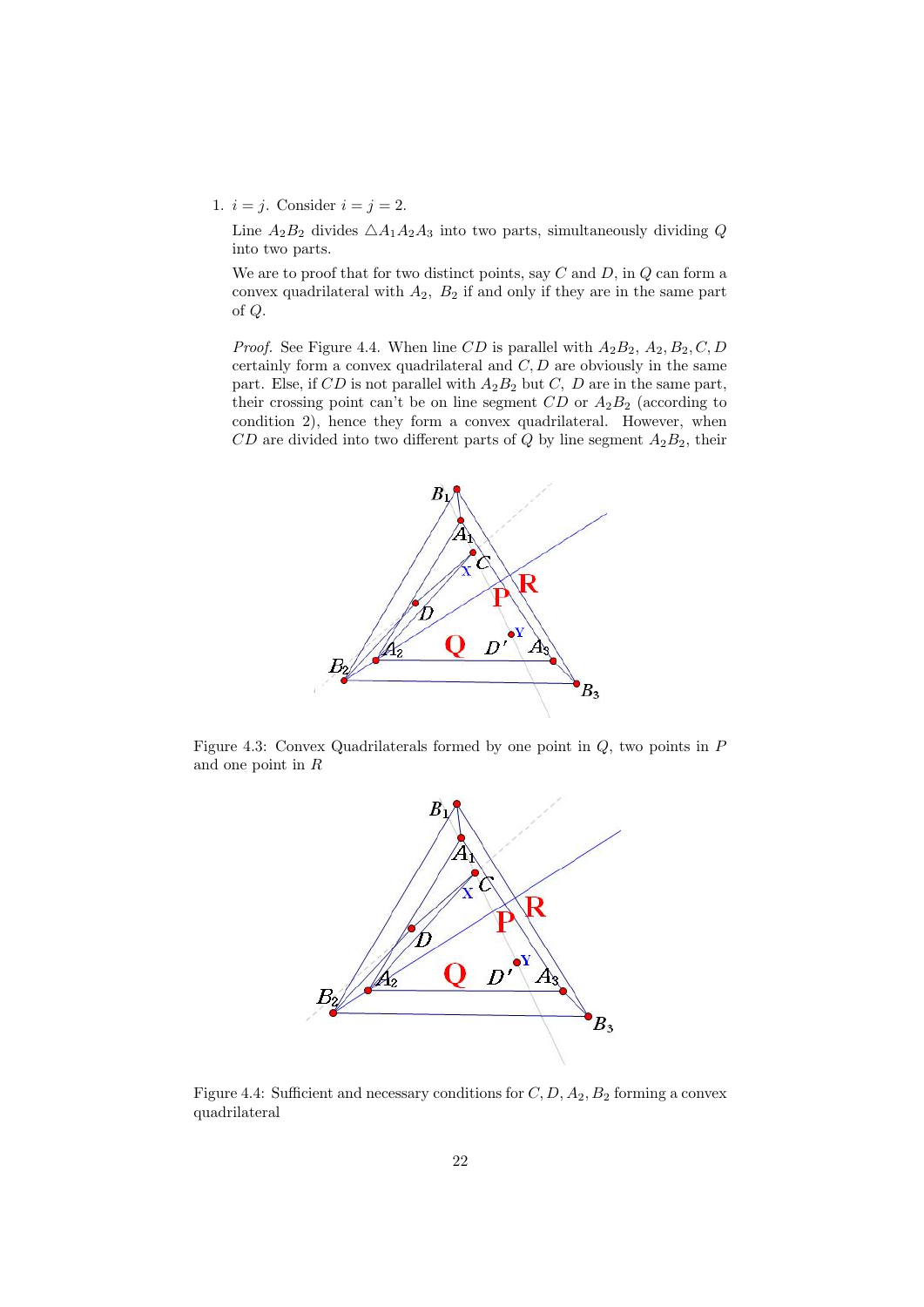crossing point surely lies on line segment CD and they can't form a convex quadrilateral.  $\Box$ 

Let  $x$  and  $y$  separately denote the number of points in  $Q$ 's two parts. We have  $x + y = n - 6$ . Then the number of convex quadrilaterals in this situations is

$$
\binom{x}{2} + \binom{y}{2} = \frac{x^2 + y^2}{2} - \frac{x + y}{2} = \frac{x^2 + y^2 - (n - 6)}{2}.
$$

The properties of inequalities promise when  $x$  is as close to  $y$  as possible, the expression gets its minimum value.

Hence

$$
\binom{x}{2} + \binom{y}{2} \ge \begin{cases} \binom{(n-6)/2}{2} + \binom{(n-6)/2}{2}, & (n-6) \text{ even;}\\ \binom{(n-5)/2}{2} + \binom{(n-7)/2}{2}, & (n-6) \text{ odd.} \end{cases}
$$

2.  $i \neq j$ . See Figure 4.5.



Figure 4.5: Situation where  $i \neq j$ 

For any two distinct points,  $C, D$ , in  $Q$ . Assume line  $CD$  intersects with  $A_1A_3$  and  $A_2A_3$ .

For  $\triangle A_1A_3B_1$ , because  $A_1A_3$  intersects with line CD, we have that CD intersects with  $A_3B_1$  according to condition 2. For the same reason, line CD intersects with  $A_1B_3$ ,  $B_2A_3$  and  $A_2B_3$ . And it won't intersect with  $A_1B_2$ ,  $A_2B_1$ .

Hence C, D can only form convex quadrilaterals with  $A_2, B_1$  or  $A_1, B_2$ . Same result for other point-pair in Q.

The total number of convex quadrilaterals in this situation is then  $2\binom{n-6}{2}$ .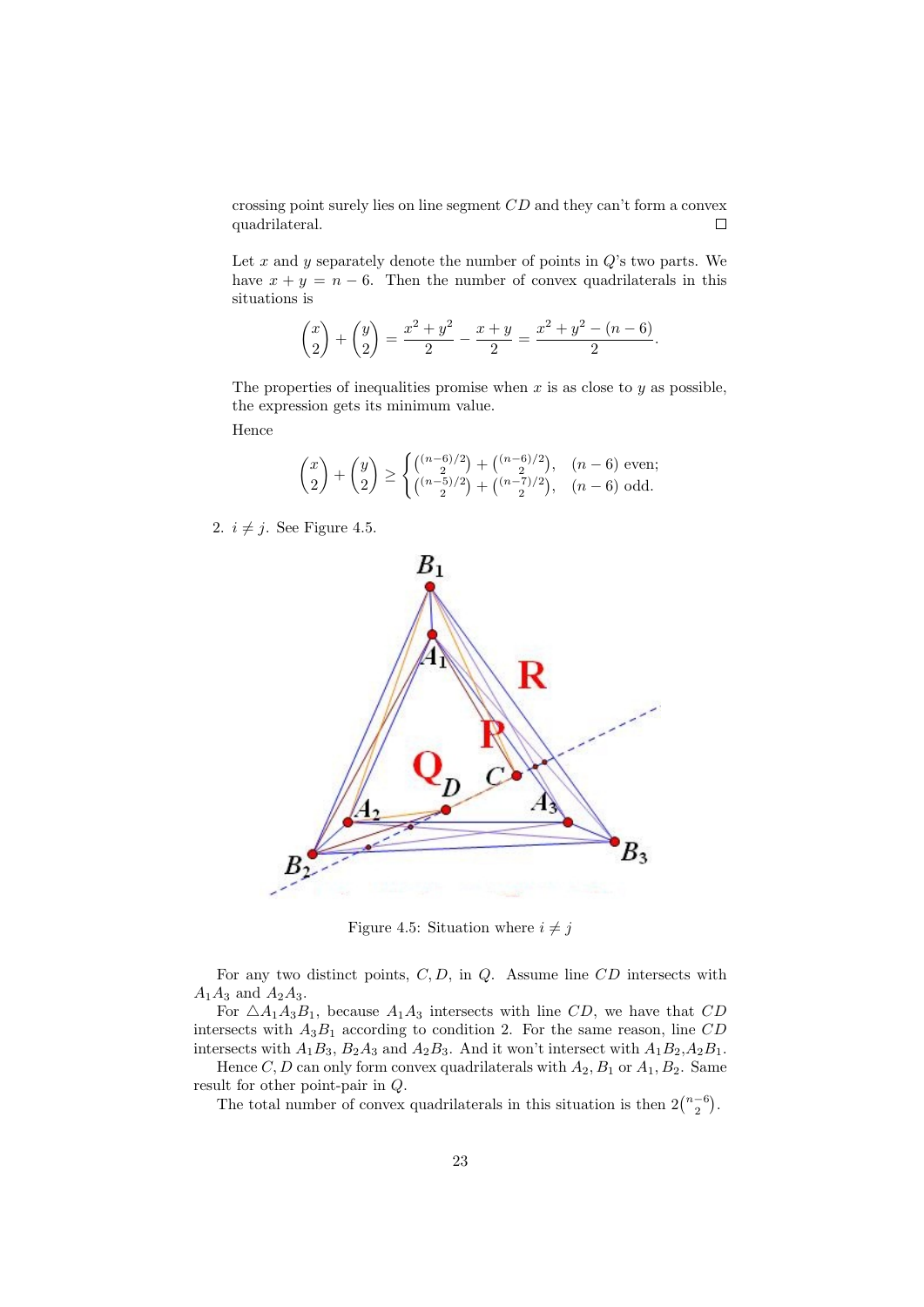Finally the two situations above complete the calculation of  $R(n)$ ,

$$
R(n) = \begin{cases} (n-6)(7n-52)/4, & n \text{ even};\\ (n-7)(7n-45)/4, & n \text{ odd}. \end{cases}
$$

And then we have

$$
t(n) = 2t(n-3) - t(n-6) + 6n - 33 + R(n) \quad (n \ge 9). \tag{4.1}
$$

Furthermore, we estimate  $t(n)$  for more direct result.

We have  $R(n) \le (n-7)(7n-45)/4$  whether *n* is an even number of an odd number.

Hence consider *n* mod 3, we have the following results (for  $k \geq 3$ ).

$$
t(3k) \le \frac{k-1}{16}(21k^3 + 245k^2 + 354k - 1908); \tag{4.2}
$$

$$
t(3k+1) \leq \frac{k-1}{16}k(21k^2 - 7k + 2); \tag{4.3}
$$

$$
t(3k+2) \leq \frac{k-1}{16}(21k^3+21k^2+16k+4). \tag{4.4}
$$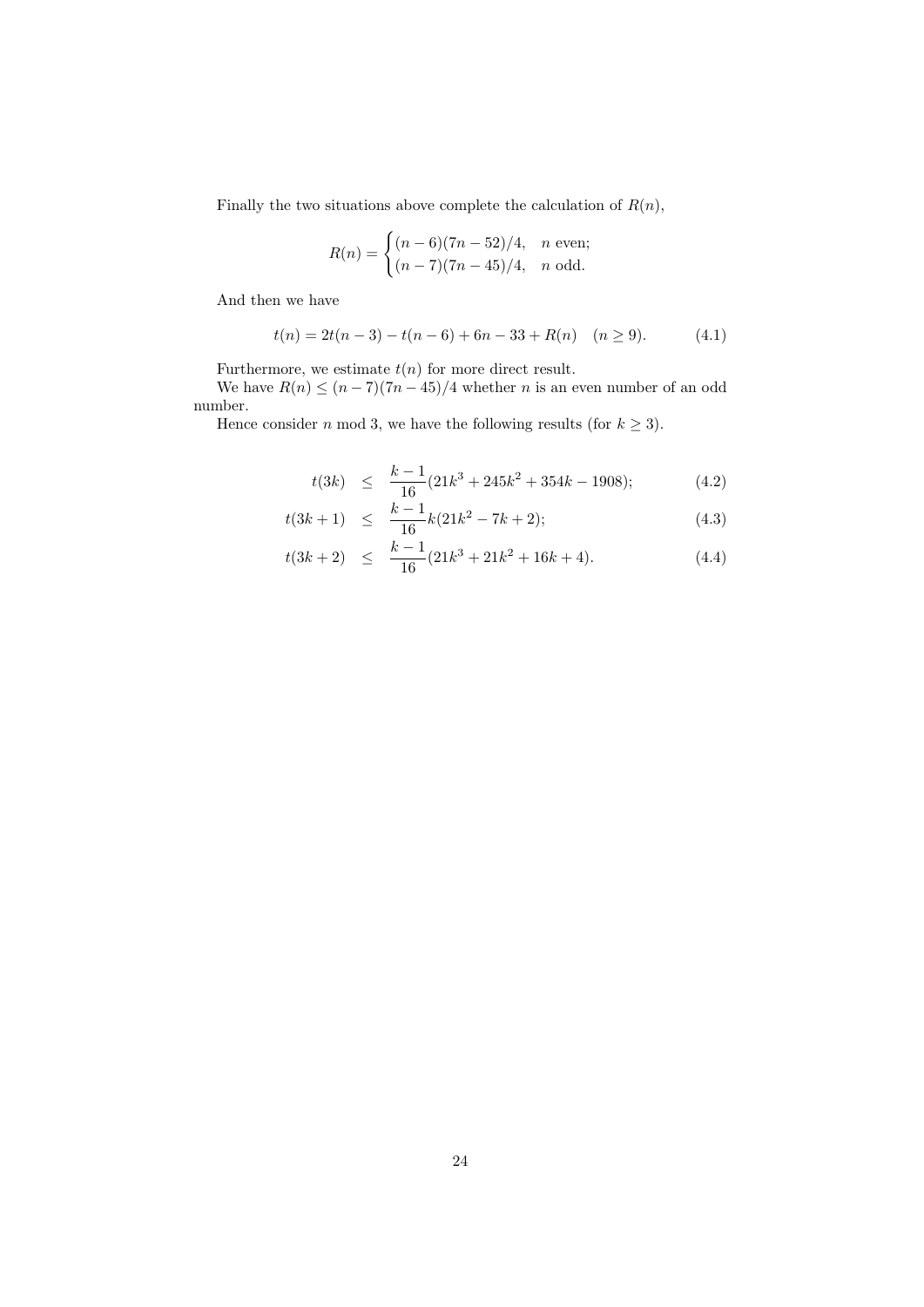# Acknowledgement

This thesis won't be as successful as the one being without the help and support from many people, to whom we want to express our gratitude.

Special thanks to our supervisor, Mr. Ling, who offered abundant help and valuable advices for our research work.

We also want to show our great gratitude to our family, for their understanding and encouragement through out the whole research.